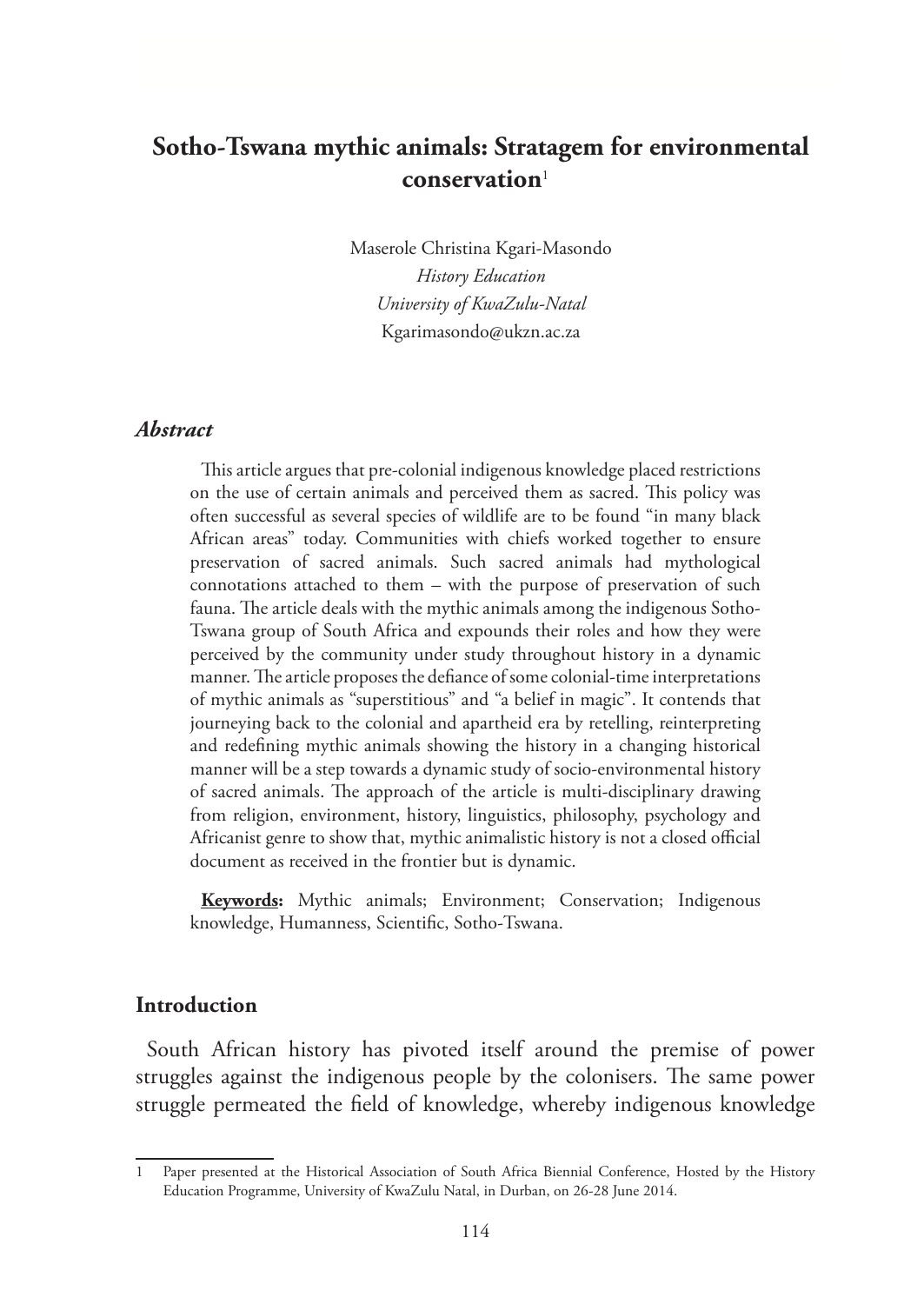was not accredited and western or scientific ways of knowing dominated the arena of what constitutes official knowledge. Western epistemology has been accepted as the benchmark of knowledge, relegating indigenous knowledge as unscientific and the "other". This marginalisation was done to subjugate indigenous people of South Africa ensuring that their ways of knowing are pushed to the periphery while those of colonisers are positioned in the centre. In order to reinforce control over indigenous people of South Africa, apartheid ideologues strengthened those divisions and separations during the twentieth century by trusting in the findings of European human and social sciences interpretations.2 This resulted in a tendency of separating indigenous knowledge and western knowledge – which most recent scholars vehemently dispute on the basis that, there are no simple or global benchmarks that can be utilised to separate the two epistemologies.3 Hence Agrawal argues that indigenous knowledge "is scientific not because there is anything self-obviously true about it, but because it conforms to the procedures whereby science is reproduced and some statements are termed knowledge",<sup>4</sup> illustrating that much research, rewriting and reconstructions in historical studies focusing on indigenous knowledge has to continually occur using Agrawal views of scientificity of indigenous ways of knowing and its significance in knowledge formation globally. The same challenge has been posed by the new democratic government of South Africa for the leaders of the Science Councils to investigate how indigenous knowledge can assist in knowledge-generation in areas such as science councils and higher education institutions.

This plea brings to the fore the importance of acknowledging all knowledges as important in contributing to global economic, social, political and environmental sustenance signifying that universally, all knowledge is an inheritance and resource for humanity to subsist harmoniously with one another and the surrounding environment. It is an important challenge to western science's historical pompousness of relegating the "other" as inferior, while on its own it failed and still fails to resolve many global disasters such as: environmental degradation, escalating diseases and moral decline. Hence Odora Hoppers argues that the fact that an Italian, Galileo came up with the basis of nature to be mathematical and as a result his theory formed part

<sup>2</sup> D Chidester, *Savage systems: Colonialism and comparative religion in Southern Africa* (Charlottesville, University Press of Virginia, 1996), p. 215.

<sup>3</sup> R Ellen et al, *Indigenous environmental knowledge and its transformations: Critical anthropological perspectives*  (Armsterdam, Harwood, 2000), pp. 1-6.

<sup>4</sup> A Agrawal, "Indigenous knowledge and the politics of classification", *International Social Science Journal*, 54(173), 2002, p. 293.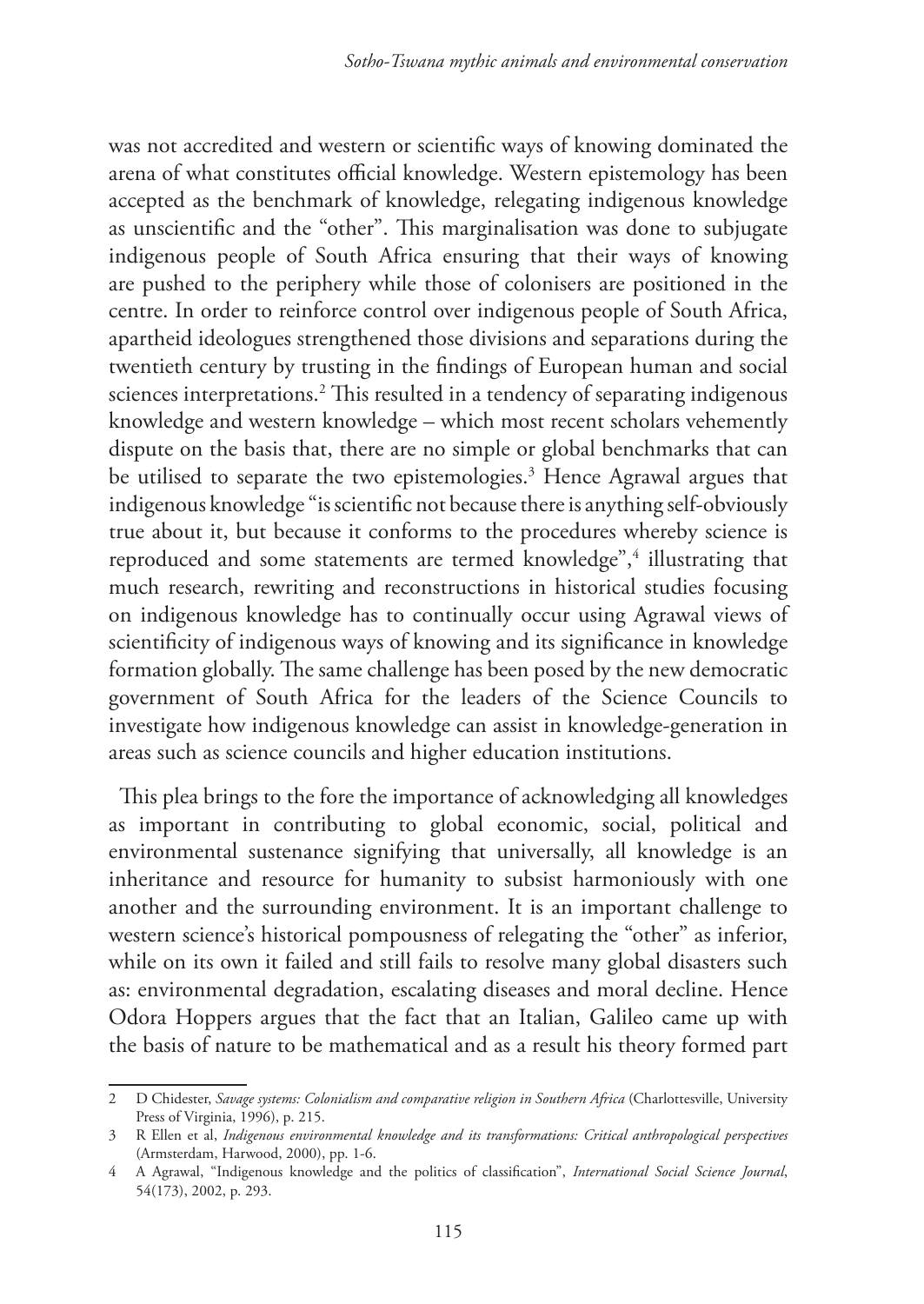of what constitutes science, does not mean that we should narrowly equate science as western because Galileo was from the west. Inferring that Galileo's views were conceivable only because of his interaction within the globalised world – being made possible to some extent by the economic, social and intellectual advancement within and outside Europe at the time.<sup>5</sup>

This then sheds light on the fact that, research on indigenous knowledge has to be done from within its own culture and studied not as a tabula rasa but as dynamic and important in its own accord. It is a challenge that this article grapples with that, analysing indigenous knowledge that emerged out of the Enlightenment legacy and vicious history of colonization and subjugation of black Africans. The article focuses on the theme "mythic animals" to show that some history received from colonisers imagined obscure and contestable explanations of indigenous knowledge as irrational, magical, and superstitious.6 More recent contributions from scholars such as Van Damme and Neluvhalani, Dei and Hoppers, among others, have all attested to the important place of indigenous knowledge in bringing progress and environmental preservation.7 These scholars have obstinately focused their writings about indigenous knowledge constructively, and cautioned against easy dismissals of the worth and utility of indigenous knowledge. Such scholars are trying to defy, correct and reinterpret the received knowledge from the colonial and apartheid period. This shift in the writings about indigenous knowledge is to be applauded as it is derived from the frontier of denials and misrepresentations of indigenous knowledge and what it denotes.

This article emanates as a response to the challenges posed by the recent scholars mentioned by analysing indigenous ways of knowing by drawing it from the informal arena to the formal sector of knowledge so it coexists with other ways of knowing. The emphasis in this article is on the theme; "mythic animals" and their roles for the Sotho-Tswana of South Africa in ensuring sustainable development economically, socially and environmentally. Hence in this article the word "systems" is not used in relation to indigenous

<sup>5</sup> CA Odora Hoppers, "Indigenous knowledge systems: A profound challenge to human development in the twenty-first century", CA Odora Hoppers (ed.), *Indigenous knowledge and the integration of knowledge systems: Towards a conceptual and methodological framework* (Claremont, South Africa, New Africa Books, 2002), p. 27.

<sup>6</sup> D Chidester, *Savage systems…;* E Casalis, *The Basutos, twenty-three years in South Africa* (Cape Town, C Struik, 1965), pp. 156-157.

<sup>7</sup> LSM van Damme & EF Neluvhalani, "Indigenous knowledge in environmental education processes: perspectives on a growing research arena", *Environmental Education Research,* 10(3), August 2010, pp. 353-370; GJS Dei, "Re thinking the role of indigenous knowledges in the academy", *International Journal of Inclusive Education,* 2000, 4(2), pp. 111-132; O Hoppers, "Indigenous knowledge systems and academic institution in South Africa", *Perspectives in Education,* 19(1), 2001, pp. 73-84.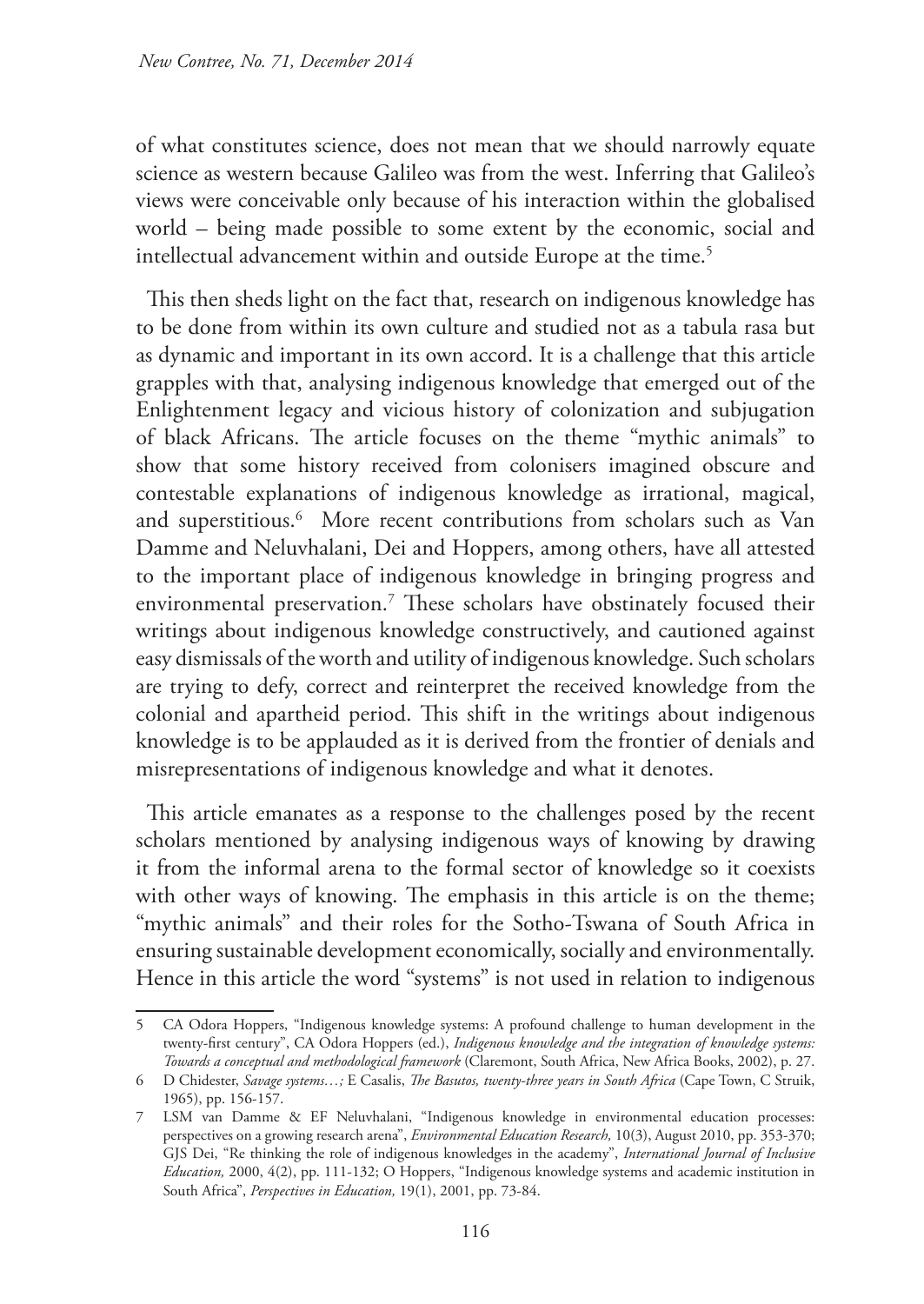knowledge as Van Damme and Neluvhani have argued "the word system does not only reify indigenous knowledge, but it also reduce indigenous knowledge to a treasure box of some clever ideas that have been excavated from a rare source (indigenous communities)".8 From literature survey no research about emotions and symbolism about the relationship between the ideology of "humanness", environment and "mythic animals" in a changing historical context has been undertaken. Mythic animals form an important knowledge making process among the indigenous people of South Africa especially in terms of environmental conservation and identity construction. They need to be unearthed and studied historically because such a study cannot find its way until it can relate to its past in a dynamic narrative form. The article insinuates an innovative kind of history for the academic study of mythic animals by decolonising indigenous mythologies and "opposing to contrast it to western knowledge as two distinctly different ways of knowing".9

The research method employed in this article is a qualitative, naturalistic approach which is phenomenological, because it allows the researcher to produce rich information and to understand community beliefs from within and not judge their beliefs or practices $10 -$  which Ryba argues, is not possible with scientific endeavors.<sup>11</sup> The strengths of the method include its ability to classify and group widely divergent data in such a way that an overall view can be obtained of the group's beliefs and historical experiences with mythic animals.12 Tosh mentions a major limitation of oral history when he states that, "it is naïve to suppose that the testimony represents a pure distillation of past experience, for in an interview each party is affected by the other".13 So this methodology is used in conjunction with archival and other secondary sources in order to fill the gaps created by interviewees' forgetting and the myths created by their nostalgia. The research based on previous experience, employs open-ended interviews because, in the current researcher's experience, many interviewees prefer open discussions to a prescribed format and thus

<sup>8</sup> LSM van Damme & EF Neluvhalani, "Indigenous knowledge in environmental education processes…", *Environmental Education Research,* 10(3), August 2010, pp. 353-370.

<sup>9</sup> R O'Donoghue, & E Neluvhalani, "Indigenous knowledge and the school curriculum: A review of developing methods and methodological perspectives", E Janse van Rensburg (eds.), *EEASA: Monograph: Environmental education ethics and action in Southern Africa* (Pretoria, EEASA/HSRC, 2002), pp. 121-134.

<sup>10</sup> E Husserl, L Cohen et.al, *Research methods in education* (London & New York, Routledge Taylor & Francis group, 2011), p. 18.

<sup>11</sup> T Ryba, *The essence of phenomenology and its meaning for scientific study of religion* (New York, Peter Lang Publishing, 1991), p. 34; L Cohen et. al, *Research methods…*, p. 20

<sup>12</sup> T Ryba, *The essence of phenomenology…*, p. 240.

<sup>13</sup> J Tosh, *The pursuit of History: Aims, methods & new directions in the study of modern history* (London and New York, Longman, 1991), p. 213.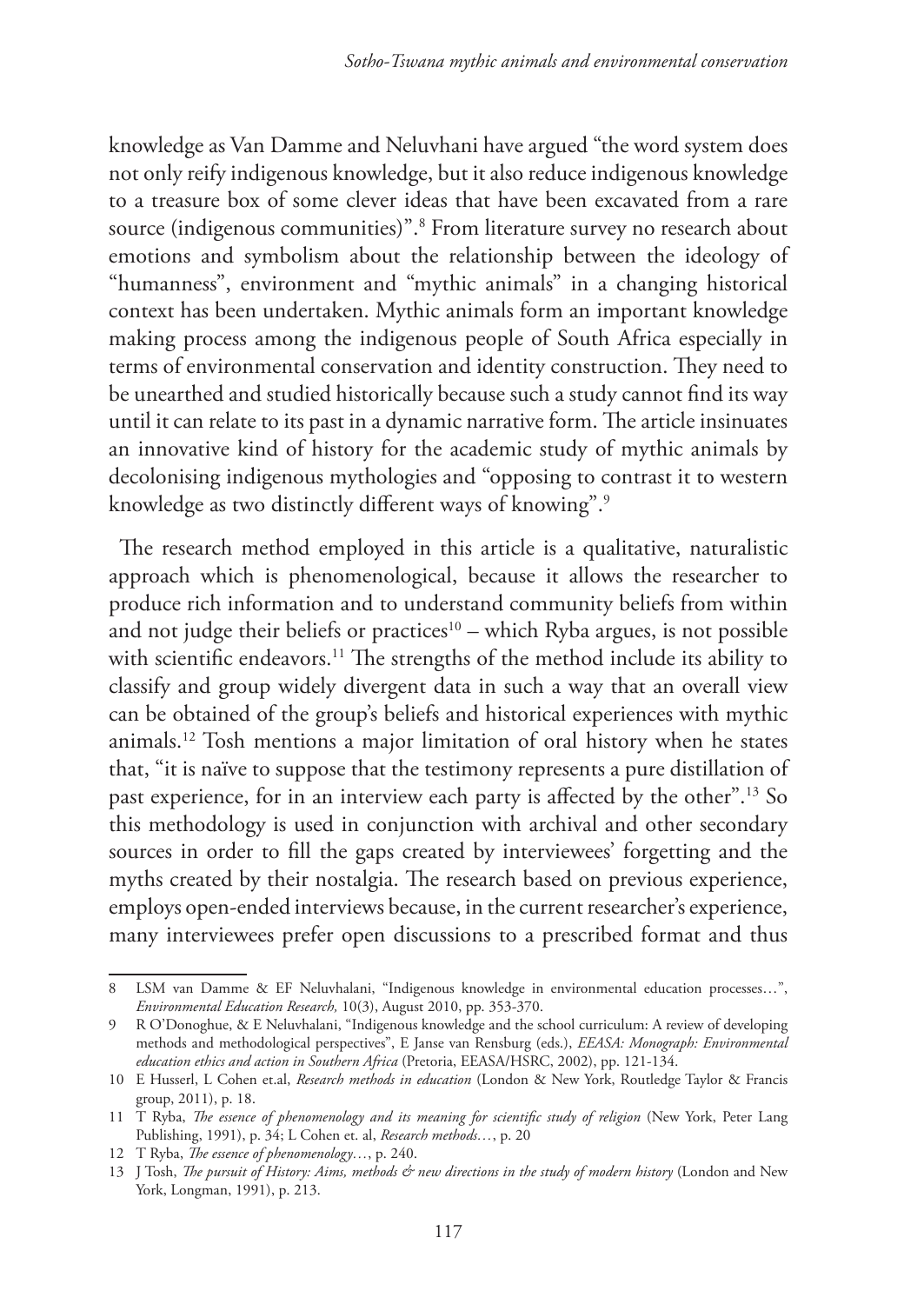much information is attained via this process. But, as Philip Abrams and others observe, such close encounters have some limitations because: "they make the voices louder and does not make their meaning clearer. To that end we must turn back from 'their' meanings to our own and to the things we know about them, which they did not know, or say, about themselves".<sup>14</sup>

Interviews were conducted in Ga-Rankuwa in June 2004 and in March and April 2014 mainly among the Sotho-Tswana. The sample was constituted of 17 men and women over the age of 25. The number chosen was determined by the availability of interviewees. The criteria used in choosing interviewees, was that it had to be people who belong to the Sotho-Tswana group and had knowledge about mythic animals and their roles. Data was collected and analysed using close reading techniques and weighed in terms of the archival research, which proved vital in contextualising and bridging logical gaps.

# **Myth and mythic animals**

Mythic animals form an important component of indigenous people of South Africa's worldview. They are found in folk stories, poems, idioms, proverbs, praise names, and songs. Myths were used to promote environmentalism and identity constructions. Waardenburg argues that through myths "world and life can be seen in their real nature. Profound truth is communicated in the form of a story", and that "in myths what is authentic is not the details of the story itself but the deeper meanings which become present to both teller and listener only in the act of telling".15 It implies that what is chiefly communicated through mythologies is the meaning of life and how people can engage in that cosmos through the use of stories, rituals, actions and gestures. More so expounding that only through such communication can those involved in telling and listening understand the gist of the stories. Hence Mason, argues that:<sup>16</sup>

[one]…[m]ight perceive myth to be not a mere untruth but a story rooted in a place where one has been in the past and that one has to reach urgently in the present and that someone at a crucial point on the way says does not exist.

<sup>14</sup> J Tosh, *The pursuit of History…*, p. 214.

<sup>15</sup> J Waardenburg, "Symbolic aspects of myth", AM Olson (ed.), *Myth, symbol and reality* (University of Notre Dame and London, University of Notre Dame Press, 1980), p. 53.

<sup>16</sup> H Mason, "Myth as an 'ambush of reality'", AM Olson (ed.), *Myth, symbol and reality* (Notre Dame and London, University of Notre Dame Press, 1980), pp. 15-19.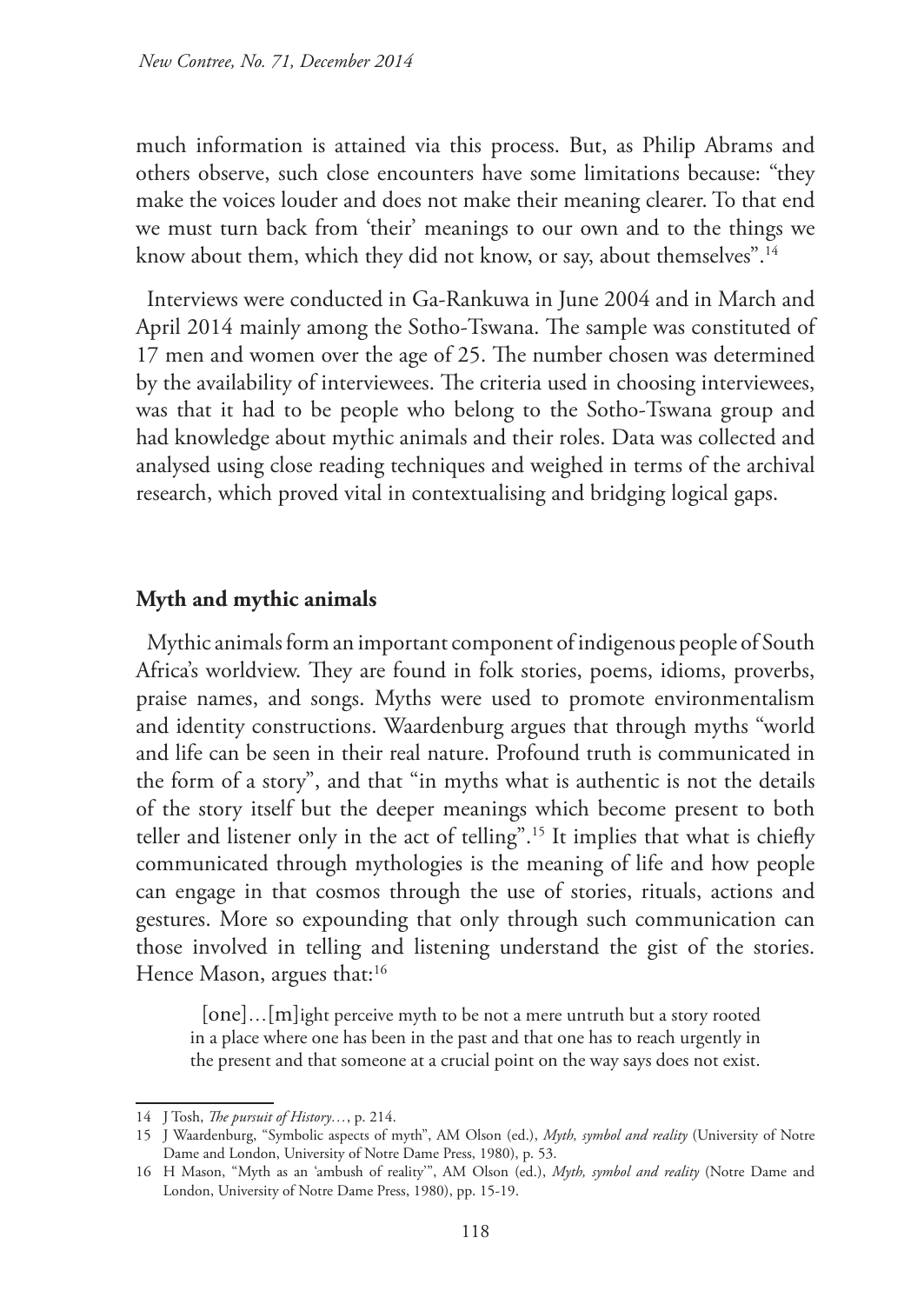It is a story, like most, of facts familiar to oneself but to which, until something happens to make returning to them impossible in the familiar way one gives almost no thought. Furthermore it is in a foreign world beyond them that one discovers the possibility of an entirely gratuitous and perplexing challenge to one's assumption about their reality.

There has been much disagreement over the authenticity of myth in terms of historicity, with historians and anthropologists such as Raglan<sup>17</sup> arguing that myths are simply untrue historically. Arguments such as these obscure what is perhaps the central aim of myth in all societies: being a teaching tool for past, present and future generations. This means that myth has history in itself and gives people a sense of identity and direction.18 Ray supports this by contending that: "African mythology contains a good deal of what we would call history. Indeed, in African oral tradition 'myth' and 'history' generally overlap and shade into one another".19 Mason takes this further by arguing that the history in myths is illustrated in the way it "brings us across such artificial distances as time and space, and translating us from ourselves to them".20 Myths tend to die if they do not play a role in supplying people with answers concerning questions such as those pertaining to the meaning of life. Waardenburg argues that myths take time to disappear if they have religious dimensions because religion is a powerful tool used by people to understand the meaning of life.21 This is also the case in relation to mythic animals as they are used on a day to day basis as a means of constructing identity and preservation of the environment.

Despite the colonial and apartheid discriminatory attitude towards the Sotho-Tswana belief in sacred animals, they kept their knowledge of their sacrosanct animals as they "hold an African in awe of unseen powers, and cast their halo around the sanctity of tribal morality".22 In this article the analysis of the Sotho-Tswana perception of mythic animals moves away from the notion of indigenous knowledge as a generalised institutionalised knowledge which is entrenched in people's lives to a continually ever-changing meaning-making progression of one within his/her milieu. This is an interchange from "genesis

<sup>17</sup> G Schrempp, "Introduction", G Schrempp & W Hansen (eds.), *Myth: A new symposium* (Bloomington & Indiana Polis, Indiana University Press, 2002), p. 3.

<sup>18</sup> E Wiesel, "Myth and History", AM Olson (ed.), *Myth, symbol and reality* (University of Notre Dame & London, University of Notre Dame Press, 1980), pp. 20-30.

<sup>19</sup> B Ray, *African religions, symbol, ritual and community* (New Jersey, Prentice Hall, 1976), p. 24.

<sup>20</sup> H Mason, "Myth and History", AM Olson (ed.), *Myth, symbol and reality...*, p. 16.

<sup>21</sup> J Waardenburg, "Symbolic aspects of myth", AM Olson (ed.), *Myth, symbol and reality...*, p. 41.

<sup>22</sup> WC Willoughby, "Notes on the totemism of the Becwana", *Addresses and papers read at joint meeting of the British and South African Associations for the Advancement of Science 3*, 1909, pp. 263-293.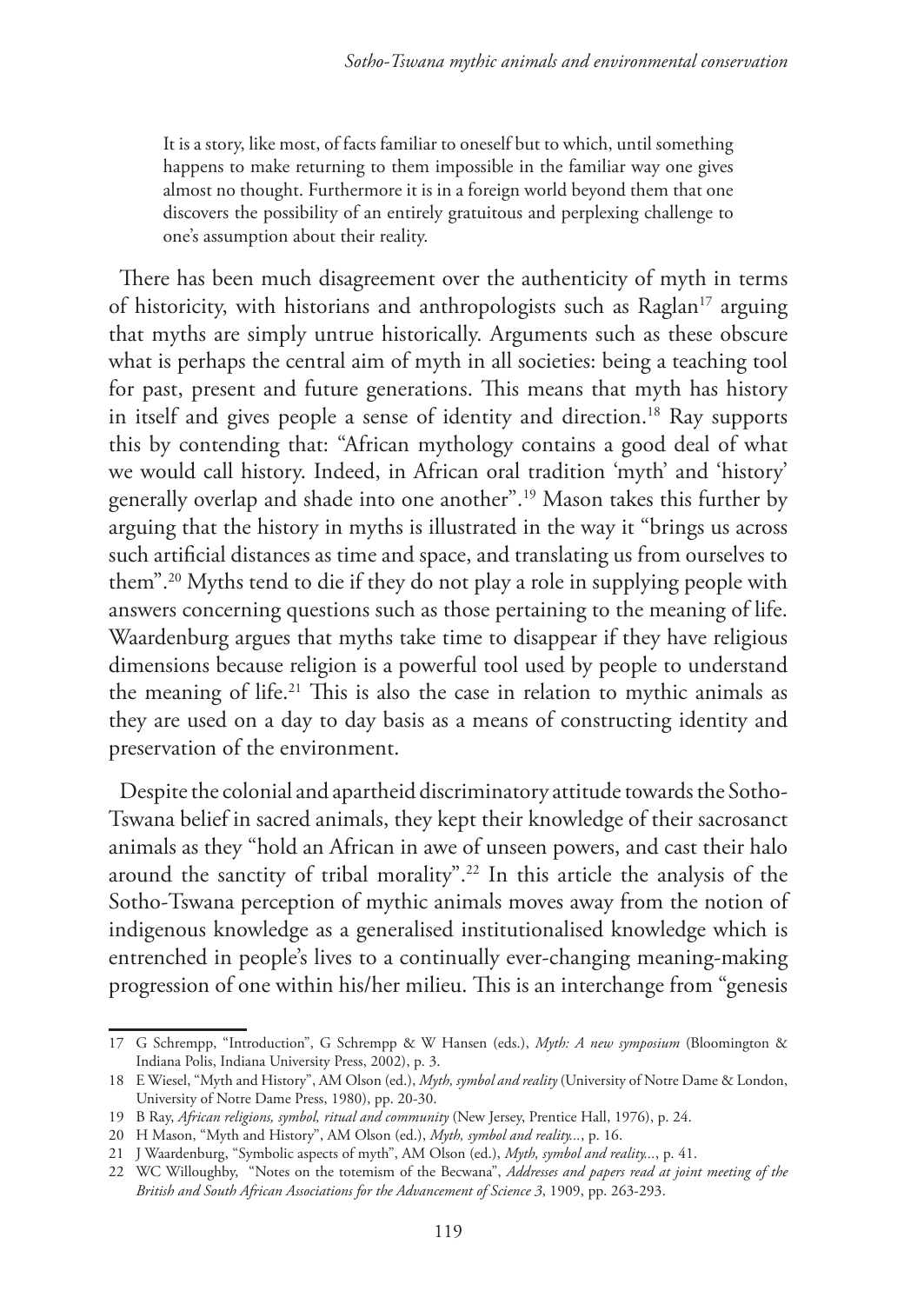amnesia" which Van Damme and Neluvhalani describe as "a naïve illusion that things have always been the way they are, which leads to eternalizing and naturalizing relations which are, in actual fact, products of history".<sup>23</sup> This article tries to show that indigenous people did not only internalise their belief in mythic animals but proactively engaged in making their history.

### **History of mythic animals**

Literature surveyed for the purpose of this research depicts a dearth in written work based on the history and importance of animal symbols among indigenous people of South Africa. Written sources say that before the 1840s information on sacred animals among the Sotho-Tswana was not evident because colonial officials saw indigenous people lacking a belief process and referred to them as "savages without a religion".<sup>24</sup> Subsequently, from the 1840s European writers portrayed mythic animals in their reports – as belief that forms the basis of the religion of the Sotho-Tswana but credited the belief to that of ancient Egypt. Chidester describes the work of Samuel Rolland that occurred around the same period, where he depicted mythic animals as important among the Sotho-Tswana and how they were linked to the original emergence of humanity from a mash of reeds and each indigenous group was given an animal as a symbol of god-protector.<sup>25</sup> This illustrates that the history of mythic animals was used as an ideological tool to dominate indigenous people.

In the pre-colonial period mythic animals occupied an important environmental,<sup>26</sup> social and political role of conserving the biosphere, unifying clans and elevating people in the social stratum. Chidester mentions that "in praise names, sacred animals configured power relations of alliance and hierarchy. If animal titles could elevate, however, they could also subordinate".27 The label dog *dintsa tsa kgosi* meaning chief's dogs, for instance, was used as a sign of integration and subservience when applied

<sup>23</sup> LSM van Damme & EF Neluvhalani, "Indigenous knowledge in environmental education process…", *Environmental Education Research,* 10(3), August 2010, p. 357.

<sup>24</sup> JM Orpen, *History of the Basutus of South Africa* (Mazedon, Lesotho, Mazedon Book Center, 1979), p. 24.

<sup>25</sup> D Chidester, *Savage systems…*, p. 200.

<sup>26</sup> J Kunnie, "The future of our world: Indigenous people's, indigenous philosophies, and the preservation of mother earth", JM Reid (ed.), *Religion and global culture: New terrain in the study of religion and the work of Charles H. Long* (USA, Lexington Books, 2003), p. 138.

<sup>27</sup> D Chidester, *Savage systems …*, p. 214.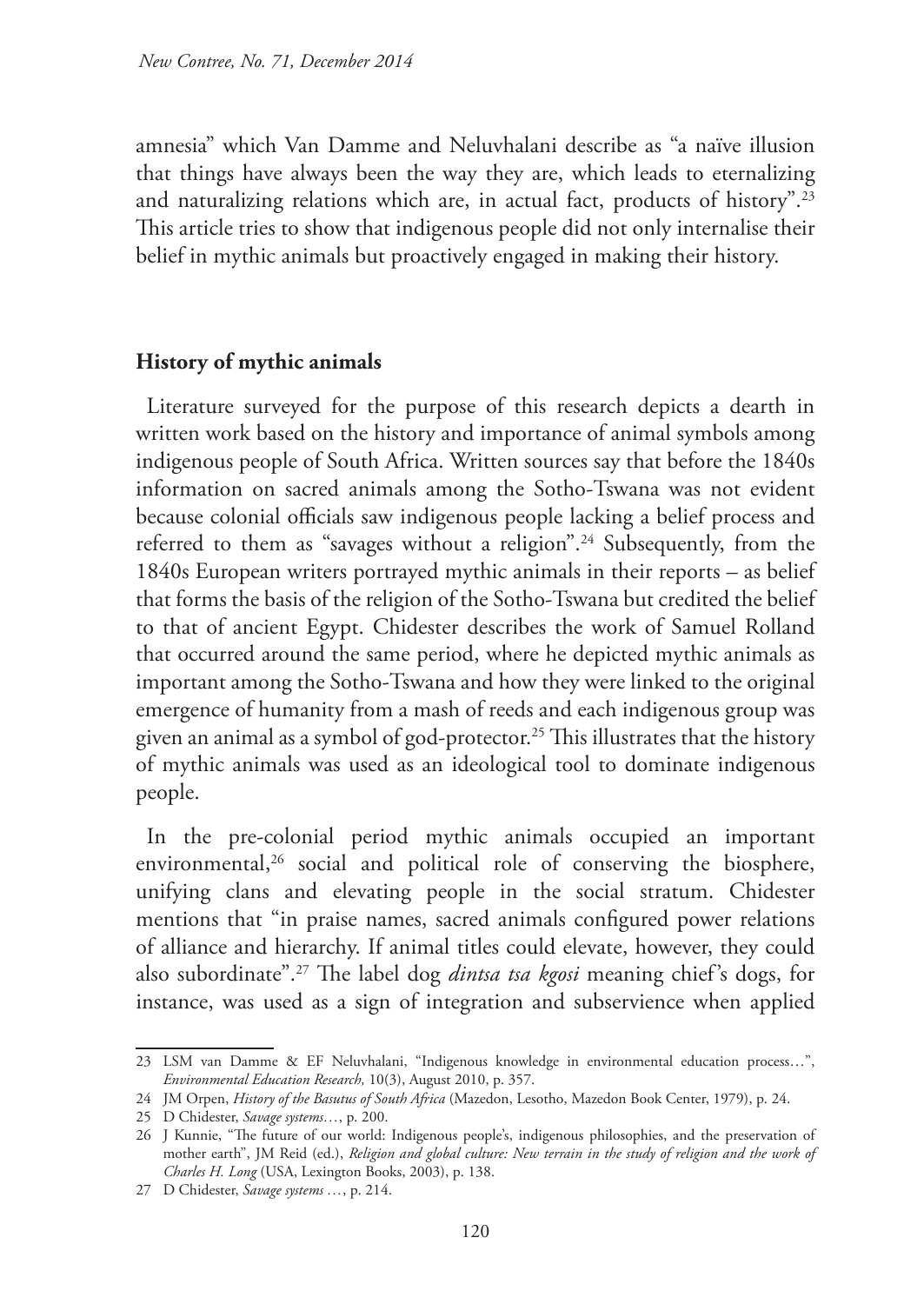to chief's subjects. Moreover a dog was also used to refer to equals and close friends. But, with regard to enemies it served as a sign of marginalization and defamation.

With closer contact with Europeans animal emblems were seen as "superstition" while the Boers perceived themselves as the chosen people with authentic beliefs.28 In the words of Eiselen it was because the black Africans were "irrational and their mentality was infused with magic and superstition" that they were consequently viewed as inferior.<sup>29</sup> The Sotho-Tswana were then also seen as worshiping such sacred animals – some form of totemism. This was another measure of disregarding the existence of a belief system that was not acceptable in accordance with western standards. Whereas the British on the other hand had problems with Transvaal's Boers and saw them as similar to indigenous people, because they severely ill-treated the Sotho-Tswana and were not progressive and were termed as "almost purely animal".<sup>30</sup> Such ideological wars between the British and Boers made matters worse for the indigenous people because they faced ideological disregard from both groups.

The ideological war of disregard of the Sotho-Tswana belief in mythic animals is explicitly highlighted by the war the Boers waged against the Bagananoa under chief Malaboch in 1894 and captured their animal emblem, a crocodile and put it in a museum in the Transvaal.<sup>31</sup> This was a sign of defeat as the Boers saw the animal as a god for the Bagananoa, implying that the Boers even in the late 19<sup>th</sup> century recognised that animals had sacred importance for indigenous people. Chidester mentions that even though the carved crocodile symbol was captured and Bagananoa never disbanded their honour to such a mythic animal they reconstructed another similar animal symbol as resistance to defeat and subjugation. Around this period animal labels such as dogs were then used as a sign of resistance against subjugation to refer to colonisers and to unite indigenous people as "tribes" hence the use "bana bathari entsho" (children of the same clan)*.* 32 This indicates that mythic animals changed to adapt to the status quo of the time. But, what is maintained in this lingua of animal labelling is that among the indigenous people of South Africa they play an important role in humanizing and dehumanising a person throughout

<sup>28</sup> D Chidester, *Savage systems …*, p. 173.

<sup>29</sup> WM Eiselen & I Schapera. "Religious beliefs and practices", I Schapera, *The Bantu-speaking tribes of South Africa* (London, George Routledge, 1937), pp. 247-270.

<sup>30</sup> HL Tangye, *In new South Africa: Travels in the Transvaal and Rhodesia* (London, Norace Cox, 1896), pp. 54-55.

<sup>31</sup> D Chidester, *Savage systems…*, p. 176.

<sup>32</sup> GM Setiloane, *African theology: An introduction* (Johannesburg, Braamfontein, Skotaville Publishers, 1985), p. 8.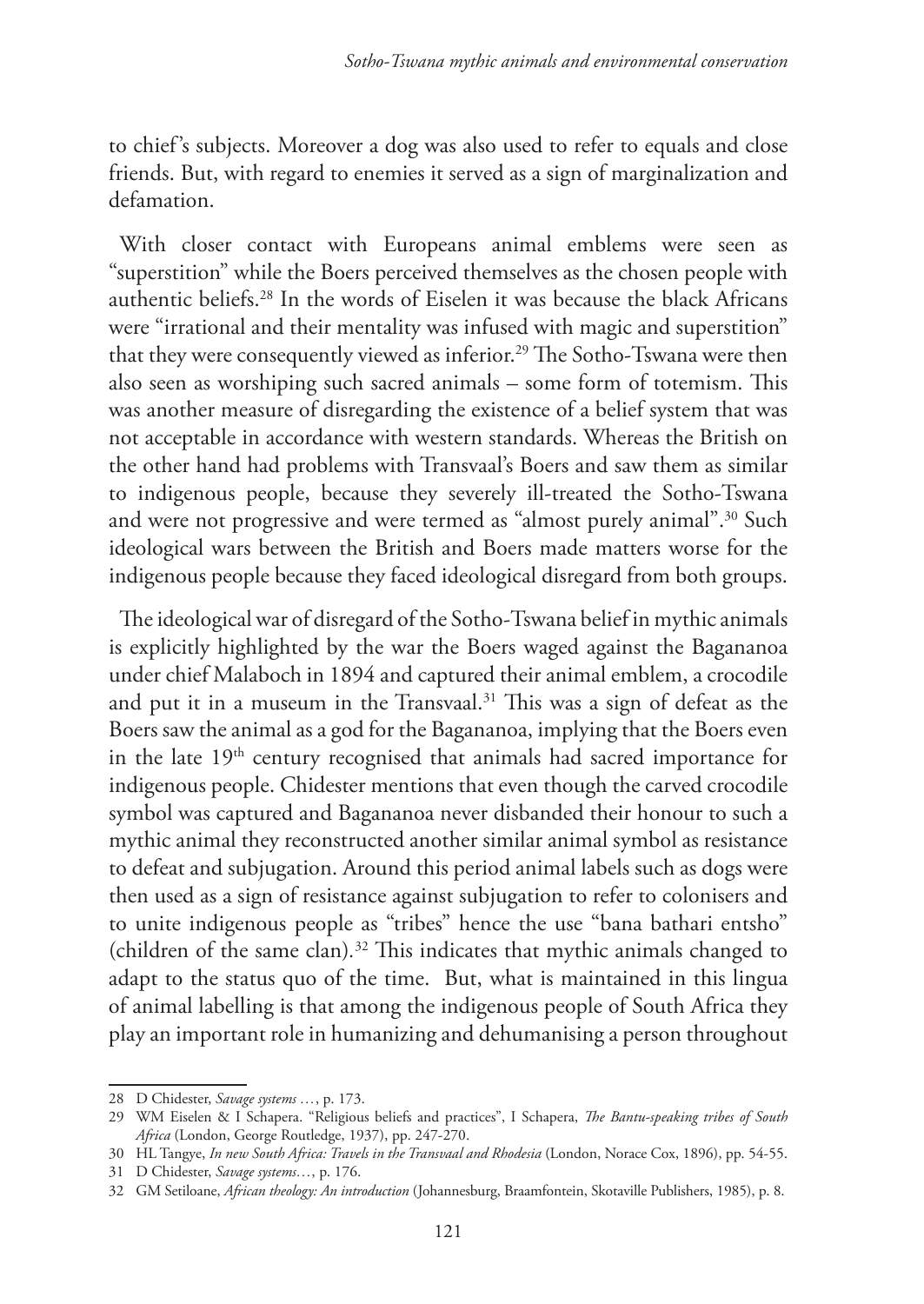history. For example, a missionary, Sonntag explained that he worked among the Batswana around 1894 and as they became comfortable with him they gave him a praise name – ape. He said in Europe that is demeaning but from the context of the Batswana it meant sacredness referring to the chief's "coat of arms". In this South African context Sonntag said, he felt he was accepted as one of the community and the labelling sounded heavenly to him.<sup>33</sup>

The Sotho-Tswana in the northern region were hit hard by denials of their knowledge process because their areas were highly contested by the Boers and British well into the 1890s. These denials of sacred animals as knowledge process of the Sotho-Tswana was a strategy used by colonialists to subjugate and dispossess them of their land. By the beginning of the twentieth century acceptance of sacred animals materialised and was regarded by colonialists as a form of "savage" or "primitive" religion or "totemists".34 For example, in this era Europeans of the calibre of Roberts started to accept sacred animals as representing a particular black African group such as the Sotho-Tswana.<sup>35</sup> During this epoch segregation was rife and whites wanted to enforce ethnic divisions of black Africans so as to rule them better. They then enforced such beliefs to ensure separate development of black Africans. Hence the report of the War Office in 1905 promulgated that "totemism as tribal system needed to be restored for effective native administration because it enforced tribal separation which was beneficial for white domination in South Africa".<sup>36</sup> In addition the reason for accepting mythic animals thereafter in the 1900s was because of the reserves systems allocated for indigenous people which provided whites with cheap labour.<sup>37</sup> This notion concurs with the views of Adora Hoppers on colonisation which entailed ideological prejudices and that "ideological discourse went hand in hand with repression".38 The politics of sacred animals changed dramatically as whites were gaining more political power in Africa in the second decade of the 20<sup>th</sup> century. During this era animal emblems that used to describe different black African groups were now used to degrade, discriminate and subjugate black Africans. For example an ape that Sonntag saw as praise to him was now used to define a black

<sup>33</sup> C Sonntag, *My friend Maleboch: Chief of the Blue Mountains (An eyewitness account of the Maleboch War 1894)* (Pretoria, Sigma Press, 1983), pp. 8-9.

<sup>34</sup> D Chidester, *Savage systems …*, p. 178.

<sup>35</sup> N Roberts, The Bagananoa or Ma-Laboch: Their early history*,* customs, and creed", *South African Journal of Science,* 13, 1915, pp. 256 & 241.

<sup>36</sup> Great Britain War Office, *The native tribes of the Transvaal, prepared for the general staff, War Office, 1905*  (London, Majesty's Stationery Office, 1905), pp. 121, 125.

<sup>37</sup> K Shillington, *The colonisation of the Southern Tswana*, *1870-1900* (Johannesburg, Ravan Press, 1985), p. 188.

<sup>38</sup> CA Odora Hoppers, "Indigenous knowledge systems…", CA Odora Hoppers (ed.), *Indigenous knowledge…*, p. 25.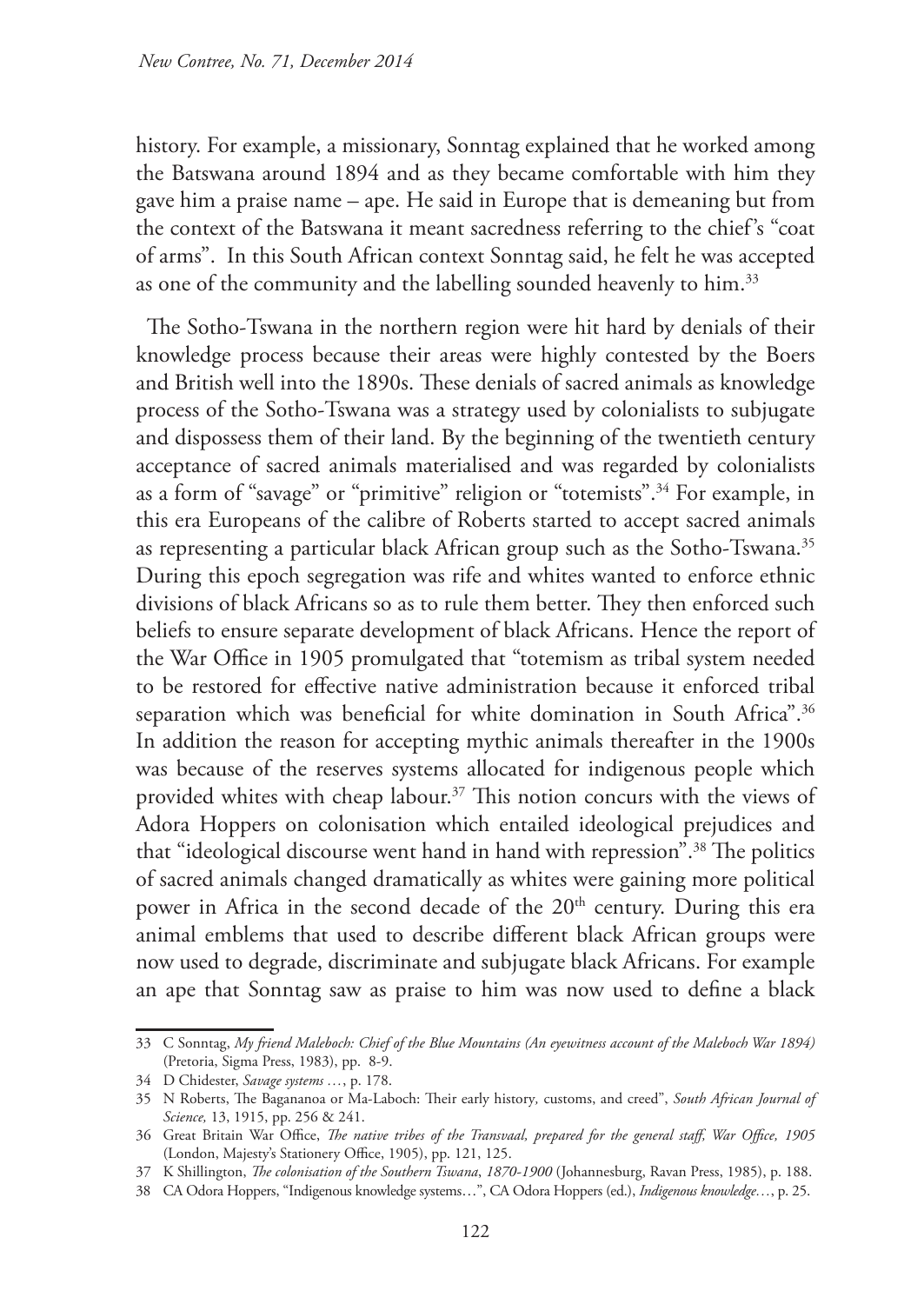African as an inferior being. As Winter has attested an ape analogy signified the integration and suppression of Africans in a new political economy of segregation and apartheid.<sup>39</sup>

The end of apartheid presented challenges of liberation from colonial interpretations and introduced a highly contested and correction arena of the past. The emergence of post-colonial interpretations called for animal symbols to permeate the discourse of environmentalism, politics, history and religion in South Africa. In addition the belief in sacred animals has constantly undergone modifications in terms of how the Sotho-Tswana make meaning even though scant work has been done in this area.<sup>40</sup> Hence Chidester maintains that "myth is not a story with canonical closure. Rather than being subject to timeless repetition, a myth is opened and reopened by interpretation".<sup>41</sup> It infers that, mythical animals for the Sotho-Tswana must be understood as a way of life that helps them to adapt and cooperate with surrounding communities. The history as revealed above shows that mythic animals must not only be understood as a repetition of their original meaning but as a dynamic work in progress. This is because different knowledges to which the Sotho-Tswana became accustomed continually influence each other and indigenous knowledge as part of the "hybridity" of knowledge's is also impacted in the process.<sup>42</sup>

# **Indigenous people and their heritage - Fauna**

The Sotho-Tswana believed that *Modimo* (God) gave them animals as their heritage to preserve for the benefit of their own and future generations. Hence Kunnie argues that "indigenous peoples are the original biodiversity teachers of our world" because of their traditional conservation ethics that precluded killing certain animals.<sup>43</sup> The indigenous people used animals in many ways.

<sup>39</sup> JA Winter, "The mental and moral capabilities of the natives, especially of Sekukuniland (Eastern Transvaal)", *South African Journal of Science,* 11, 1914, p. 371.

<sup>40</sup> See the work of D Chidester, *Savage systems …*, pp. 173-218, MC Kgari-Masondo, "A socio-environmental analysis of land alienation and resettlement in Ga-Rankuwa, circa 1961 to 1977", *Journal for Contemporary History,* 38(2), 2013, pp. 21-45 and MC Kgari-Masondo, "'A superstitious respect for the soil?': Environmental history, social identity and land ownership – a case study of forced removals from Lady Selborne and their ramifications, c.1905 to 1977" (PhD, US, 2008), pp. 92-93 & 113; AF Hean & NC Mokhehle, "Some Basuto beliefs about wild life", *African Wild Life,* l (1-4), 1947, p. 69.

<sup>41</sup> D Chidester, *Savage Systems*…, p. 261.

<sup>42</sup> GJS Dei, "Re thinking the role of indigenous knowledges …", *International Journal of Inclusive Education,*  2000, 4(2), p. 113.

<sup>43</sup> J Kunnie, "The future of our world… ", JM Reid, *Religion and global culture…*, p. 138.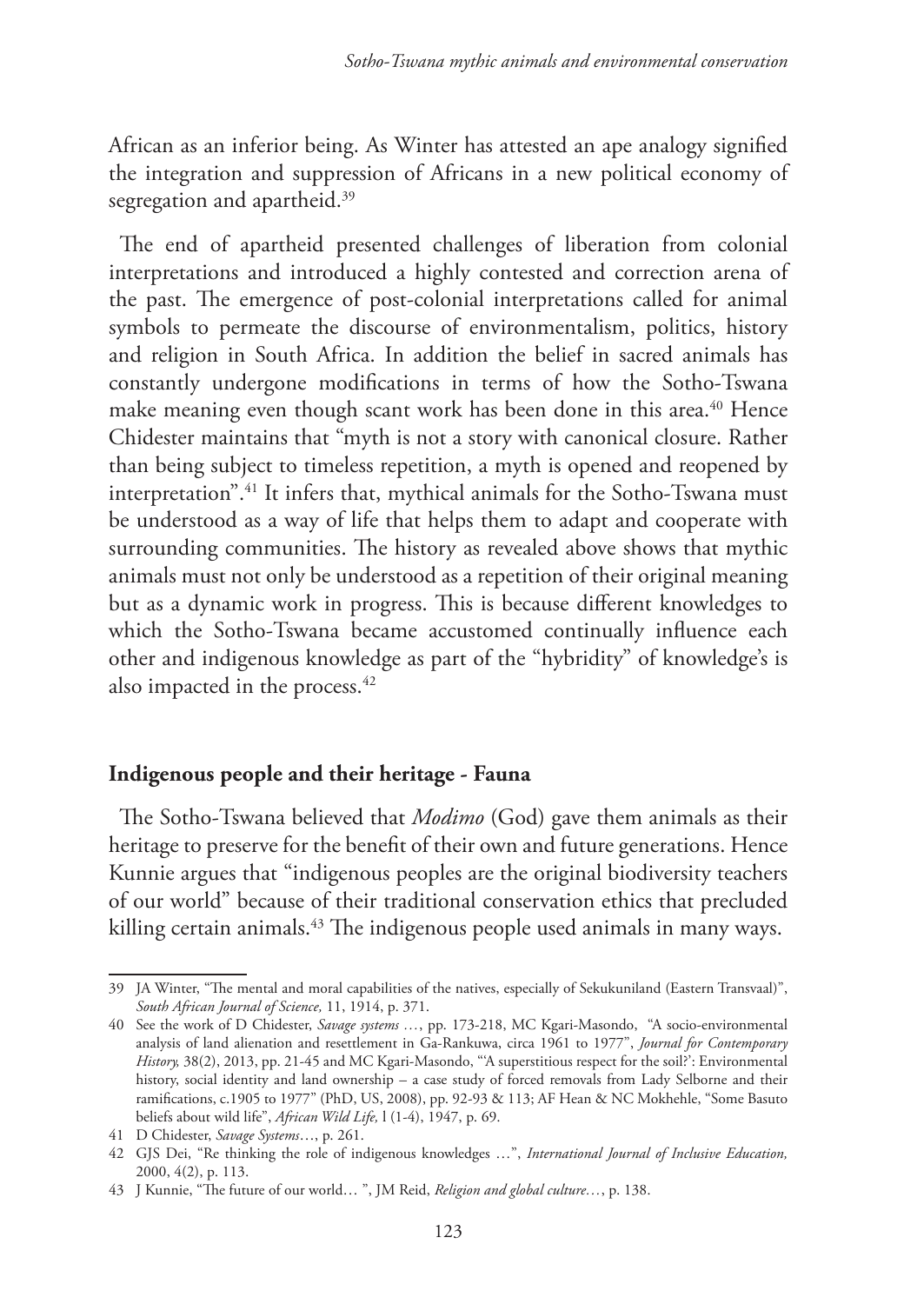Animals were very important to the Sotho-Tswana as they provided food, material and herbs.<sup>44</sup> Leopard were specifically killed to clothe kings and chiefs, and ostriches were used for umbrellas.<sup>45</sup> Blankets were made from kudu, gemsbok and domestic goats, and cloaks were made from birds.<sup>46</sup> Some animals were used medicinally, for example jackals' bladders and snake skins were combined with herbs to combat bewitchment and snake's poison was used to heal someone bitten by a snake.<sup>47</sup> Specific fauna such as the lizards and chameleons were seen as used by the ancestors to deliver messages to people about death.<sup>48</sup>

 The Sotho-Tswana attached great economic and symbolic value to their livestock. There has been debate over the ownership of cattle before the arrival of European settlers. Huffman disputes their presence but Wilmsen maintains that the Khoi-San owned cattle before any Bantu-speaking peoples arrived in South Africa.<sup>49</sup> They used cattle as currency, for example only cattle were used for bride wealth,<sup>50</sup> and transport. Horses were also used as transport,<sup>51</sup> because they were easy to maintain.

Western influences diluted the importance of the fauna in the Sotho-Tswana culture but, animals continued to be seen as heritage<sup>52</sup> in the form of identity formation and environmental conservation. Timberlake also describes wildlife as part of Africa's heritage.<sup>53</sup> However there were instances where people damaged the environment, for example Ellenberger reports that Chief Moshweshwe told Dr A Smith in 1836 that some of the Basotho people migrated from Ntsuanatsatsi because there was poverty caused by a scarcity of game.54 Nonetheless they continued to follow their belief in sacred animals and preserved them.

<sup>44</sup> WJ Burchell, *Travels in the interior of Southern Africa* (London, Batchworth Press, 1953)*,* p. 392.

<sup>45</sup> WJ Burchell, *Travels in the interior of Southern Africa...*, p. 403.

<sup>46</sup> WJ Burchell, *Travels in the interior of Southern Africa...*, p. 416.

<sup>47</sup> FD Ellenberger, *History of the Basuto ancient and modern* (New York, Negro Universities Press, 1969), p. 249.

<sup>48</sup> MC Kgari-Masondo (Personal Collection), interview, A Mosetle (entrepreneur, Ga-Rankuwa), 22 March 2014, F Tsimane (senior Accountant, North West Province Government), 21 March 2014.

<sup>49</sup> AB Smith, "Southern African pastoralists", JO Vogel, *Encyclopaedia of pre-colonial Africa: Archaeology, History, languages, cultures and environment* (London New Dehli, Altamira Press, 1997), p. 210.

<sup>50</sup> MC Kgari-Masondo (Personal Collection), interview, I Mvula (domestic worker, Johannesburg), 22 March 2014.

<sup>51</sup> MC Kgari-Masondo (Personal Collection), interview, T Papo (lecturer, Pretoria University), 22 March 2014.

<sup>52</sup> AF Hean & NC Mokhehle, "Some Basuto beliefs…", *African Wild Life,* 1-4, 1947, p. 69.

<sup>53</sup> L Timberlake, *Africa in crisis: The causes, the curses of environmental bankruptcy* (London, Earthscan, 1985), p. 140.

<sup>54</sup> FD Ellenberger, *History of the Basuto ancient and modern* (New York, Negro Universities Press, 1969), p. 18.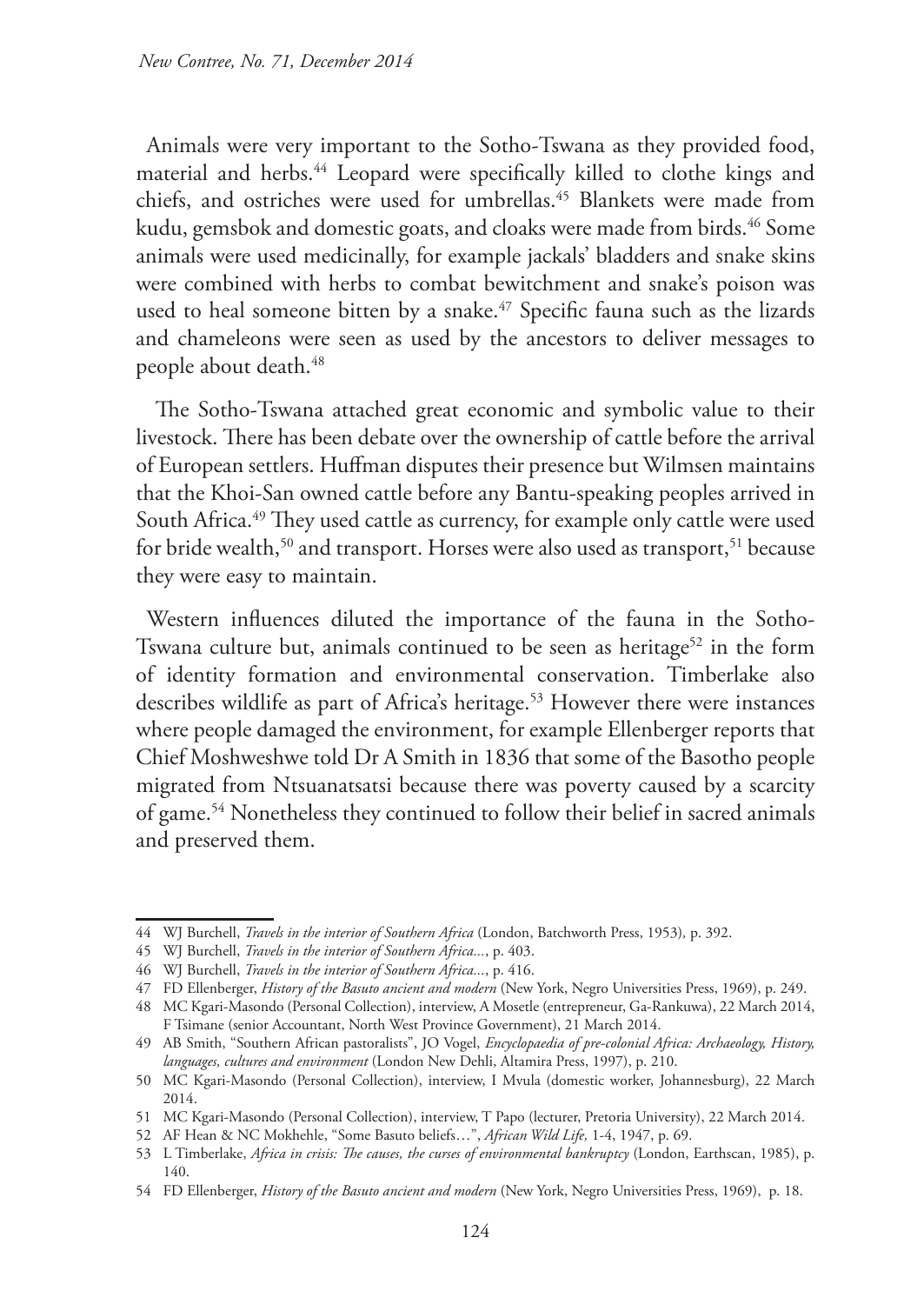#### **Role of mythic animals**

Mythic animals deal primarily with the origin of people and certain social and ritual institutions that account for real-life situations and explain the basic conditions of human life as perceived by their authors. They humanise people by giving them identity and animalise humanity by drawing them back to their roots; their history of origin-environment. Moreover they also have the role of instilling values such as respect and responsibility for the environment.

#### *Mythic animals as pointers to history*

Mythic animals point to the way people originated historically on earth. For example the southern Sotho group believe that the first people emerged from the 'the hole in the ground'.55 The myth states that men, women, children and animals emerged together from the hole. The Batswana locate the hole at Ga-Ditshweni (the Place of the Baboons) in Bophuthatswana, at Ga-Loowe in Botswana and near Orangeville in the eastern Orange Free State.<sup>56</sup> Some claim that there is evidence of humanity's origin in such places because there are footprints of people, animals and a one-legged person in the rocks. The large one-legged footprint, according to the Sotho-Tswana, was that of Loowe, the agent of *Modimo*. They still believe that Loowe took the animals and people out of the hole to the surface before returning underground to live with *Modimo* and the ancestors. Setiloane places great importance in the mythical "hole" location in the east and argues that the Sotho-Tswana are of one nation, hence the saying "bana bathari entsho".57 To illustrate the belief in the myth even to date the dead are buried as if they are equipped for their journey back to their origin "hole", and food, seeds, utensils, clothes and blankets will be put in the grave and eulogies would include greetings and requests to the ancestors and *Modimo*. The Sotho-Tswana would normally say "remember us where you are going! Ask ancestors to bring blessings and protection".58 "Them" even includes animals as they are part of the community of the dead. Such sayings indicate a belief that in some way the dead including animals

<sup>55</sup> GM Setiloane, *African Theology: An introduction...*, p. 7.

<sup>56</sup> GM Setiloane, *African Theology: An introduction...*, pp. 7-8.

<sup>57</sup> GM Setiloane, *African Theology: An introduction...*, p. 8.

<sup>58</sup> MC Kgari-Masondo (Personal Collection), interview, M Kekana (entrepreneur, Soshanguve), 21 March 2014.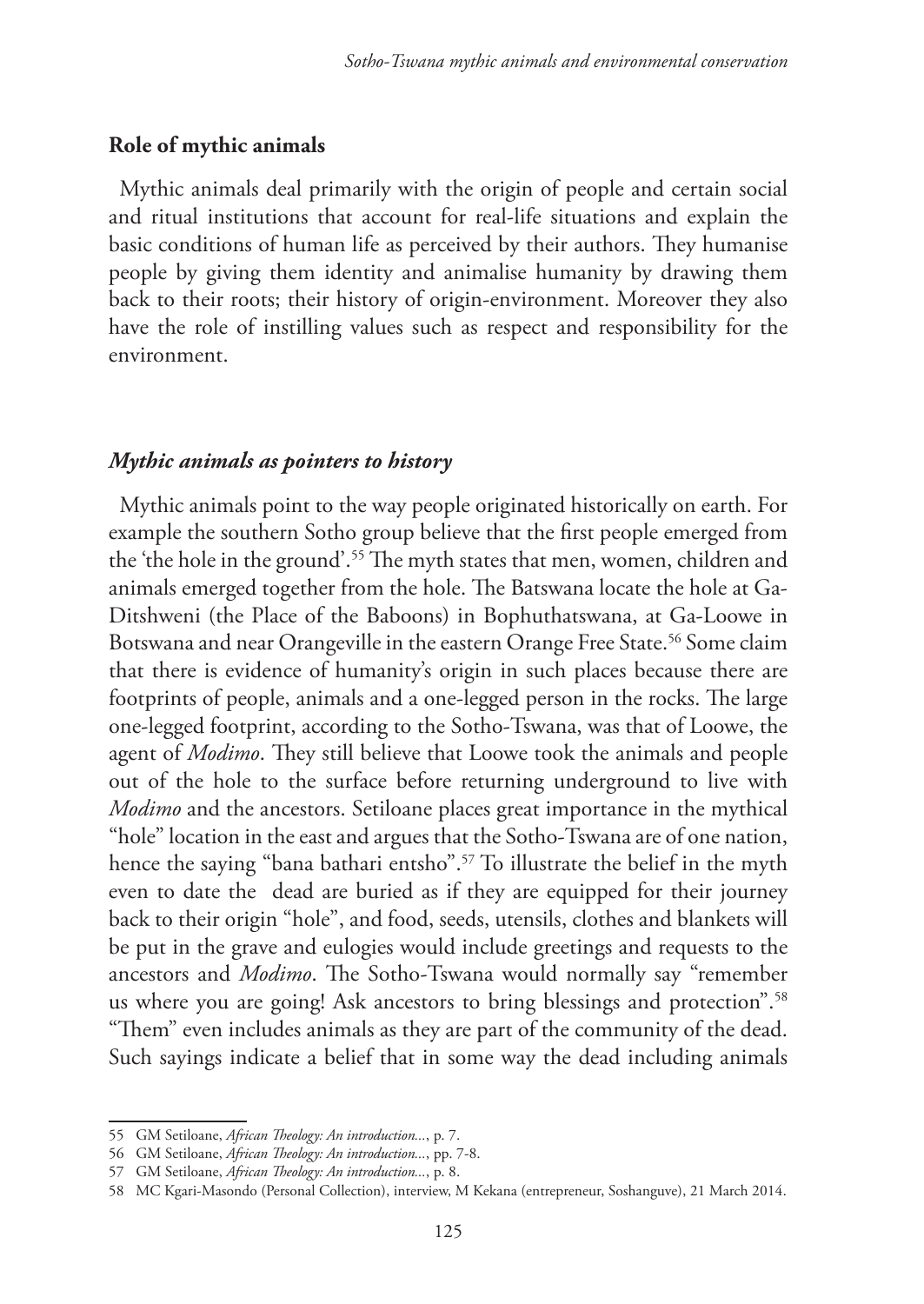have control and power over living beings.<sup>59</sup> This myth was widely held in the  $1970s^{60}$  even today as the interviewees exclaimed,  $61$  especially among those practicing African traditional religion. The importance of the myth is that it teaches people their history and how they originated from the earth. It also has significance in enforcing communal unity with animals because it states that people and animals emerged from the ground simultaneously.

These myths vary, for instance the southern Sotho group believe that the first people together with their animals emerged from the "bed of reeds".62 They declared that the site of humanity's origin was Ntsoana Tsatsi, a hill in the eastern Orange Free State. Ellenberger and Abbouset around 1836 confirmed that the Basotho legends identified a cave surrounded by marshes and reeds from which they believe themselves to have emerged.<sup>63</sup> Other Sotho-Tswana groups consequently adhered to the myth by performing rituals to mark the coming of every new life into the world; such as the birth of a child, which was celebrated by cloistering both mother and child for ten days or more in an isolated room where only old women and pre-pubescent girls were permitted. The reed is placed next to the room or hut to symbolise the emergence of the first people on earth. The myth is evident even to date among the northern Sotho and Batswana who treat the new mother as taboo until the child's hair is cut after some months. Setiloane cites examples of Batswana households as late as the 1970s practicing the rituals of celebration when a baby is born.

# *Mythic animals and identity*

Mythic animals "defined a system of allegiance, cutting across chiefdoms, that bound people together under the sign of a common object of communal

<sup>59</sup> GM Setiloane, *African Theology: An introduction...,* p. 7.

<sup>60</sup> GM Setiloane, *African Theology: An introduction...,* pp. 6-7.

<sup>61</sup> MC Kgari-Masondo (Personal Collection), interviews, I Mvula, 22 March 2014, F Tsimane, 22 March 2014, A Mosetle, 22 March 2014, Maphalare (housewife), 21 March 2014, M Kekana, 21 March 2014, R Maponya (entrepreneur, Johannesburg), 21 March 2014, M Lobelo (teacher, Mafikeng), 20 March 2014, H Ntsoko (entrepreneur, Mabopane), 22 March 2014, N Pheha (police officer, Pretoria), 21 March 2014, M Sebaatseba (housewife), 22 March 2014, W Kgari (retired), 21 March 2014, P Mathekga (entrepreneur, Ga-Rankuwa), 21 March 2014, T Papo,10 April 2014, P Tshweni (priest, Soshanguve), 15 April 2014.

<sup>62</sup> The myth of origin from the "reeds" as held by the Sotho-Tswana is similar to the Nguni group but most could not locate the actual place as the southern Sotho's did. Members of the amaZulu still celebrate the myth by organizing *uhlanga* (reeds) dance once a year where women and men will carry reeds parading and dancing. Such a celebration is a symbol of commemorating their Zulu culture and origin. Cited in GM Setiloane, *African Theology: An introduction...*, p. 6; AT Bryant, *The Zulu people* (Pietermaritzburg, Shuter and Shooter, 1949), p. 27.

<sup>63</sup> FD Ellenberger, *History of the Basuto ancient and modern…,* p. 18.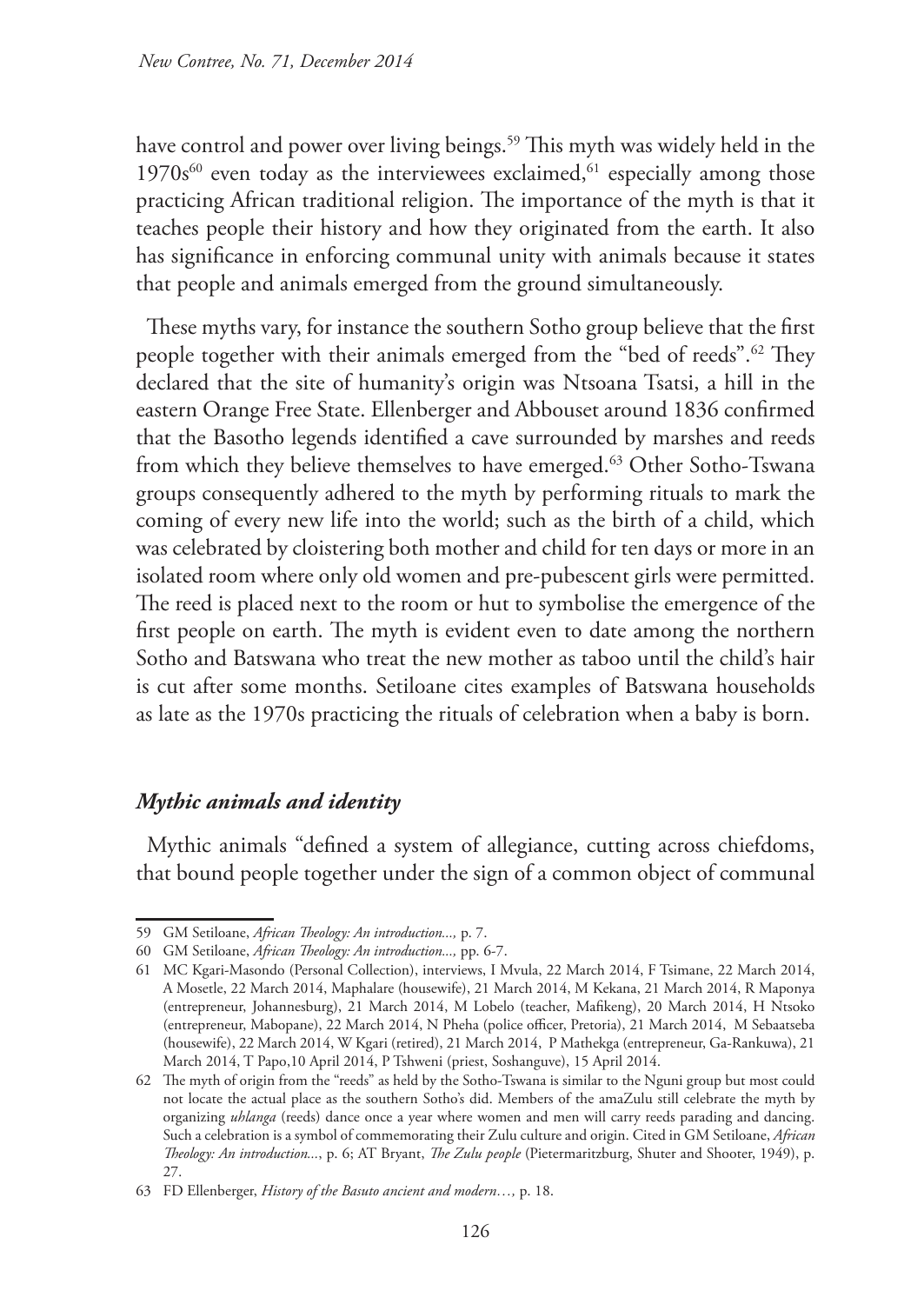reverence, honor, and praise"64 to a particular animal. This raises the question: When does a person separate from animals become *motho* (a person) or less human? Most interviewees subscribe to the notion that a person becomes 'less human' when he or she is barely aware of his/her humanness, or when others in the community regard him or her as not fully human.<sup>65</sup> According to an interviewee, H Ntsoko, "a moSotho or moTswana who does not have an animal totem is not human enough because they do not have a history of their genealogy". This suggests that totems and identity go hand in hand, and give people a sense of dignity *(seriti)*. *Seriti* may be described as an "aura or a force behind every human being that depicts people's perception about his or her identity or personality".66 A person gains power through *seriti* that affects everything with whom a person comes in contact. This accounts for the perceived interconnectedness between humans, the land, animals, plants and environment as a whole; because, as with humans, plants, animals and the land also have *seriti*. 67 A person becomes more dignified because of the way he/she participates with others and the totem animals. Hence the Comaroffs argue that:<sup>68</sup>

Personhood was everywhere seen to be an intrinsically social construction. This in two senses: first, nobody existed or could be known except in relation with reference to, even as part of, a wide array of significant others, and, second, the identity of each and every one was forged, cumulatively, by an infinite, ongoing series of practical activities.

It is important to note here that the Basotho cherish the spirit of inclusion through surnames *(seboko*) (plural *liboko)* which is referred to as praise. For example, interviewees explained that if people share the same surname they would unite with them because they are family. According to Rolland sacred animals as symbols can be traced back to the myth of the origin of humanity from *Molimo* through a marsh covered with reeds.<sup>69</sup> He argued that each black African group was given a different animal as an insignia which would be for it a deity guardian. It is believed that the spirit of ancestors can appear through such animals hence people were prohibited from killing or eating their totems. The animal is called *seano (*plural *diano)* to designate a

<sup>64</sup> D Chidester, *Savage systems*…, p. 176.

<sup>65</sup> GM Setiloane, *African Theology..*, p. 40; MC Kgari-Masondo (Personal Collection), interview, N Pheha, 21 March 2014.

<sup>66</sup> GM Setiloane, *African Theology: An introduction...*, p. 13.

<sup>67</sup> GM Setiloane, *African Theology: An introduction...,* p*.* 15.

<sup>68</sup> J & J Comaroff, "On personhood: An anthropological perspective from Africa", *Social Identities,* 7(2), 2001, p. 268.

<sup>69</sup> D Chidester, *Savage systems*…, p. 200.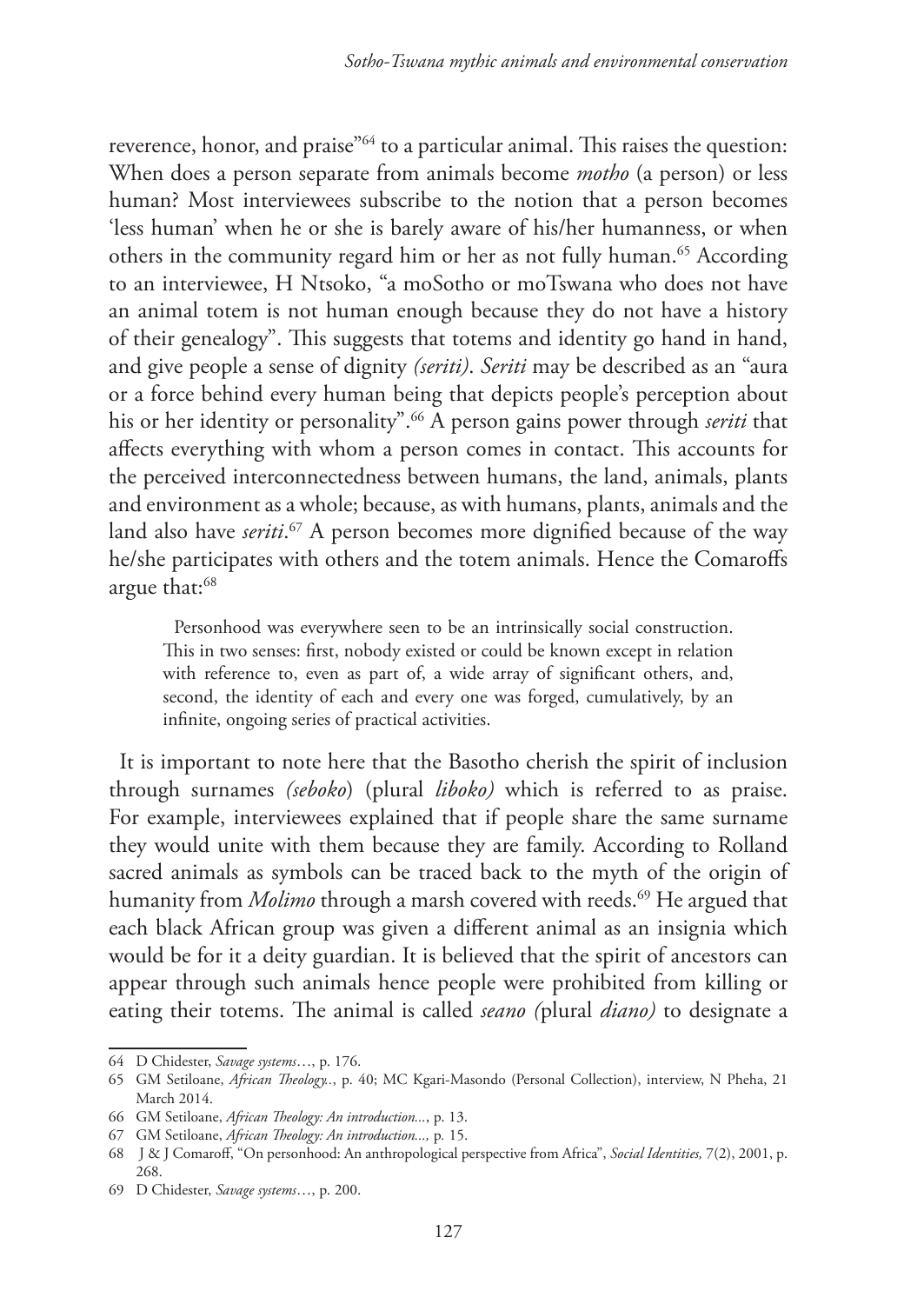sacred animal under which a particular person falls. For example: *Bataung* sacred animal is a lion, *Bakwena* a crocodile,70 *Bahurutse* and *Batshweneng*  a baboon, *Bakgatla* a monkey,71 *Barolong* a kudu,72 *Basiea* a cat, *Batlhaping a* fish, *Bangwakeetsi* and *Batloung* an elephant.73 Two interviewees, Tsimane and Malebo argued that being disrespectful to an animal totem renders a person less human: "selo". This corroborates the Comaroffs' argument that "contemporary Tswana personhood is not referred to as a state of being but to a state of becoming. No living self is static".74

The above shows that identity is a complex phenomenon with mythological, psychological, sociological, political and historical dimensions. Identity refers to how an individual views him/herself and how others view that individual. Identity is a basic component of human social relations – to each other and the environment. Identity can be constructed from below in search of the self, for honor, for the idea of sameness or for material reasons such as increase of power, career opportunities and other privileges.75 During the apartheid era black Africans changed their surnames so as to be identified as coloureds and receive second class treatment in a racist South Africa but they would still maintain their *seboko*.

But identity construction can also be from above, mainly by people in power in order to stay in power or to secure and conserve their privilege.<sup>76</sup> This is clearly put by Mengara when he argues that, in justifying colonisation, whites declared that "the inhabitants of Africa had to be expropriated of their own identity and constructed in the western mind as objects of devastation, ignorance and primitivism that needed to be saved by the West".77 Hence colonialists refused Africans identity and saw totems as superstitious and heathen. By vilifying the Sotho-Tswana in the process the white settlers were elevating themselves to the superior strata of society. Interviewees saw communal unity and the animal kingdom as vital in ensuring the progress

<sup>70</sup> MC Kgari-Masondo (Personal Collection), interview, R Kgari (domestic worker), 25 June 2004.

<sup>71</sup> MC Kgari-Masondo (Personal Collection), interview, A Mosetle, 22 March 2014.

<sup>72</sup> MC Kgari-Masondo (Personal Collection), interview, F Tsimane, 22 March 2014.

<sup>73</sup> MC Kgari-Masondo (Personal Collection), interview, R Maponya, 21 March 2014; M Kekana, 21 March 2014.

<sup>74</sup> J & J Comaroff, "On personhood…", *Social Identities,* 7(2), 2001, p. 271.

<sup>75</sup> S Horstmeier & S Cornelissen, "The social and political construction of identities in the New South Africa: An analysis of Western Cape Province", *Journal of Modern African Studies*, 40(1), 2002, p. 62.

<sup>76</sup> S Horstmeier & S Cornelissen, "The social and political construction of identities…", *Journal of Modern African Studies*, 40(1), 2002, p. 63.

<sup>77</sup> DM Mengara, "White eyes, dark reflections", DM Mengara, *Images of South Africa stereotypes and realities* (Eritrea, Africa World Press, 2001), p. 3.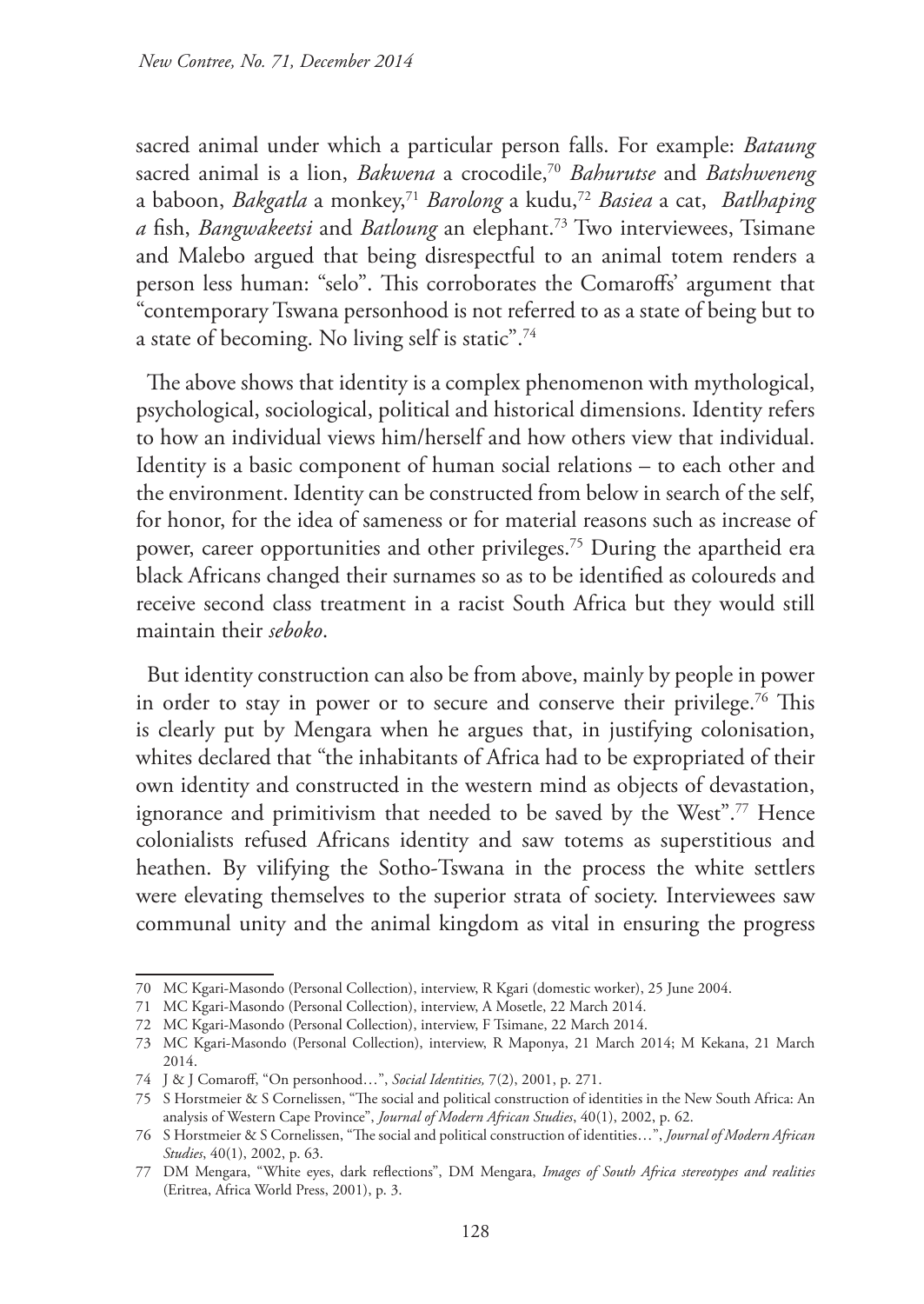of history and life, because through a community an individual acquires empowerment.78 Unity between the community, animal kingdom and the individual allows an individual to share life with others and the environment<sup>79</sup> hence the sacredness of *liboko*. A person without a surname or animal totem is ascribed as less human and is relegated to things (*dilo)*. 80 This is expatiated in the classification of people and animals in Sesotho and Setswana. People and mythic animals in Sesotho-Tswana fall under *Mo–Ba*, person–people (*motho – batho*), while they are classified as *Le – Ma; thief - thieves (legodu - magodu)* if deemed less than human. Mythic animals are humanised *Mokwena-bakwena*.

Humanity is conferred by the power of speech. Ellenberger argues the Sotho-Tswana word *moth*o indicates "the power of speech, a speaking being distinct from monkeys or baboons, which have something like human shape, but cannot speak". For humanity a pre-vocal baby is called *ngoana* but is termed *mothoano* after speech is learned.<sup>81</sup> The belief is embedded in contemporary Sotho-Tswana culture via language. Mythic animals are seen as possessing that power of speech through dreams and symbolism as they are ancestors. For example an interviewee, P Tshweni stated that if one belongs to the *Bakwena*  clan even if a father disappears the identity of the child will be known. She claimed that the crocodile will be used by ancestors as a messenger in the dreams of a child to communicate messages of blessings and protection. People would know the real Sotho-Tswana group to which a child belongs through the continued appearance of the totem to a said child. As Shooter observed, "ancestral spirits are believed to revisit the earth and appear to their descendants in the form of certain serpents".<sup>82</sup>

# *Mythic animals and people's blessings*

Animals that are chosen for communication with the ancestors are regarded as sacred. Livestock such as goats, cattle, and chickens are normally used for rituals.83 For such livestock to be rendered sacred for rituals; words are said

<sup>78</sup> MC Kgari-Masondo (Personal Collection), interviews, T Papo, 10 April 2014, P Tshweni, 15 April 2014 and M Lobelo, 20 March 2014.

<sup>79</sup> A Shutte, *Ubuntu: An ethic for a new South Africa* (Pietermaritzburg, Cluster Publications, 2001), p. 8.

<sup>80</sup> MC Kgari-Masondo (Personal Collection), interviews, V Maphalare, 21 March 2014, I Mvula, 22 March 2014, M Sebaatseba, 22 March 2014 and M Lobelo, 20 March 2014.

<sup>81</sup> FD Ellenberger, *History of the Basuto ancient and modern...,* p. xxi.

<sup>82</sup> J Shooter, *The kaffirs of Natal and the Zulu country* (London, E Stanford, 1857), pp. 162, 211.

<sup>83</sup> M Wilson, "The Sotho, Venda and Tsonga", M Wilson & L Thompson, *A history of South Africa to 1870* (Cape Town and Johannesburg, David Philip, 1982), p. 142.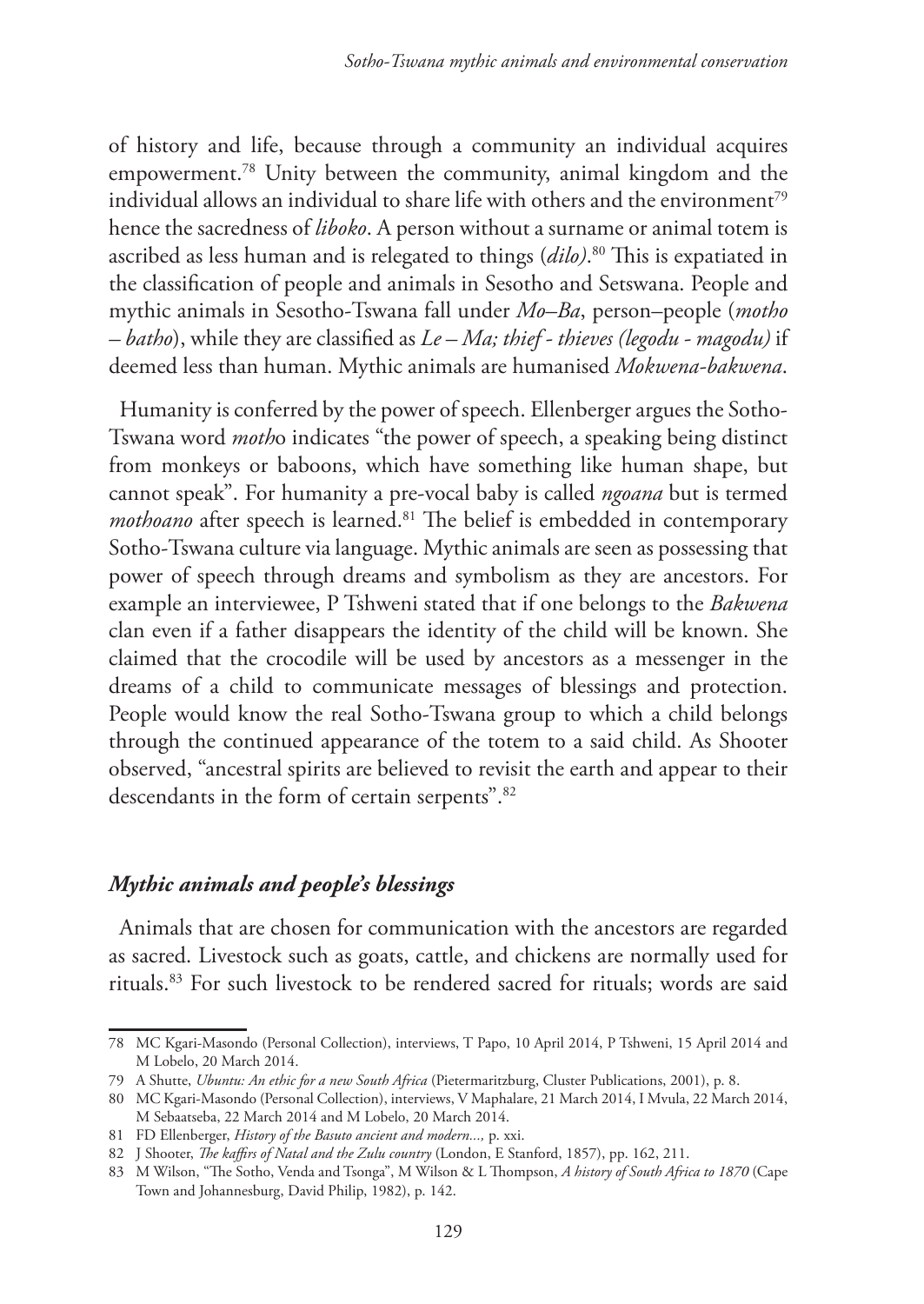over them and they are sometimes given concoctions or African beer.<sup>84</sup> Bones of ritualistic animals are normally burnt and a part of the flesh is burnt as an offering to ancestors.85 Such livestock are socially upheld as cleansing animals for the misbehaviour of the living. They reinstate morality in the homestead; when the blood is shed it is believed they avert the ancestors' wrath.

As with the ritual fauna; animal emblems were used as a stamp of protecting and thanks giving of people's material possessions. In Chidester's words, weapons, cattle, shields, skin cloaks and households implements were marked to ensure that they are secured.<sup>86</sup> It infers that the totem acts as a safety measure upon the material possession of a clan. Today stamps and other marking systems are used. However there are those who would use a totem picture or sculpture for security of their properties. Equally, to safeguard any blessing oaths were taken using the animal emblems to show appreciation to the ancestors. By using the emblem it implies that, an ancestor will continue to guard the blessings given to an individual because they acknowledged the ancestors and also made thanks giving by praising the dead through the animal emblem. An interviewee, P Tshweni mentioned that "to keep her car protected from thieves and accidents he has a picture of a baboon as it is his ancestor and guardian angel".87

 To prevent miscarriages of blessings the Sotho-Tswana would avoid killing their totem because they believe it will inhibit blessings from the ancestors. Hence John Barrow a traveller from Europe in the 1800s explained that the observance of the animal emblems was a way of avoiding fury of the ancestors.88 Rain is an important resource for the Sotho-Tswana and communal misbehaviour such as the killing of such a totem is believed to lead to scarcity of rain. To reverse the fury the mythic animal has to be appeased.<sup>89</sup> A report in 1905 by the War Office staff entailed that, indigenous people of South Africa believed that dead relatives and friends regularly visited them in the form of animals to deliver messages.<sup>90</sup> Such ancestors could appear as a sacred animal of the person's clan – crocodile, lion, baboon, etc. implying

<sup>84</sup> MC Kgari-Masondo (Personal Collection), interviews, R Maponya, 21 March 2014 and M Kekana, 21 March 2014, M Lobelo, 20 March 2014,P Tshweni, 15 April 2014 and M Sebaatseba, 22 March 2014.

<sup>85</sup> MC Kgari-Masondo (Personal Collection), interviews, I Mvula, 22 March 2014 and H Ntsoko, 22 March 2014.

<sup>86</sup> D Chidester, *Savage systems…*, p. 200.

<sup>87</sup> MC Kgari-Masondo (Personal Collection), interview, P Tshweni, 27 March 2014.

<sup>88</sup> J Barrow, *An account of travels into the interior of Southern Africa in the Years 1797 and 1798, 2nd ed.* (London, T Cadell and W Davis, 1806).

<sup>89</sup> D Chidester, *Savage systems…,* p. 201.

<sup>90</sup> Great Britain War Office, *The native tribes of the Transvaal…*, pp. 121, 125.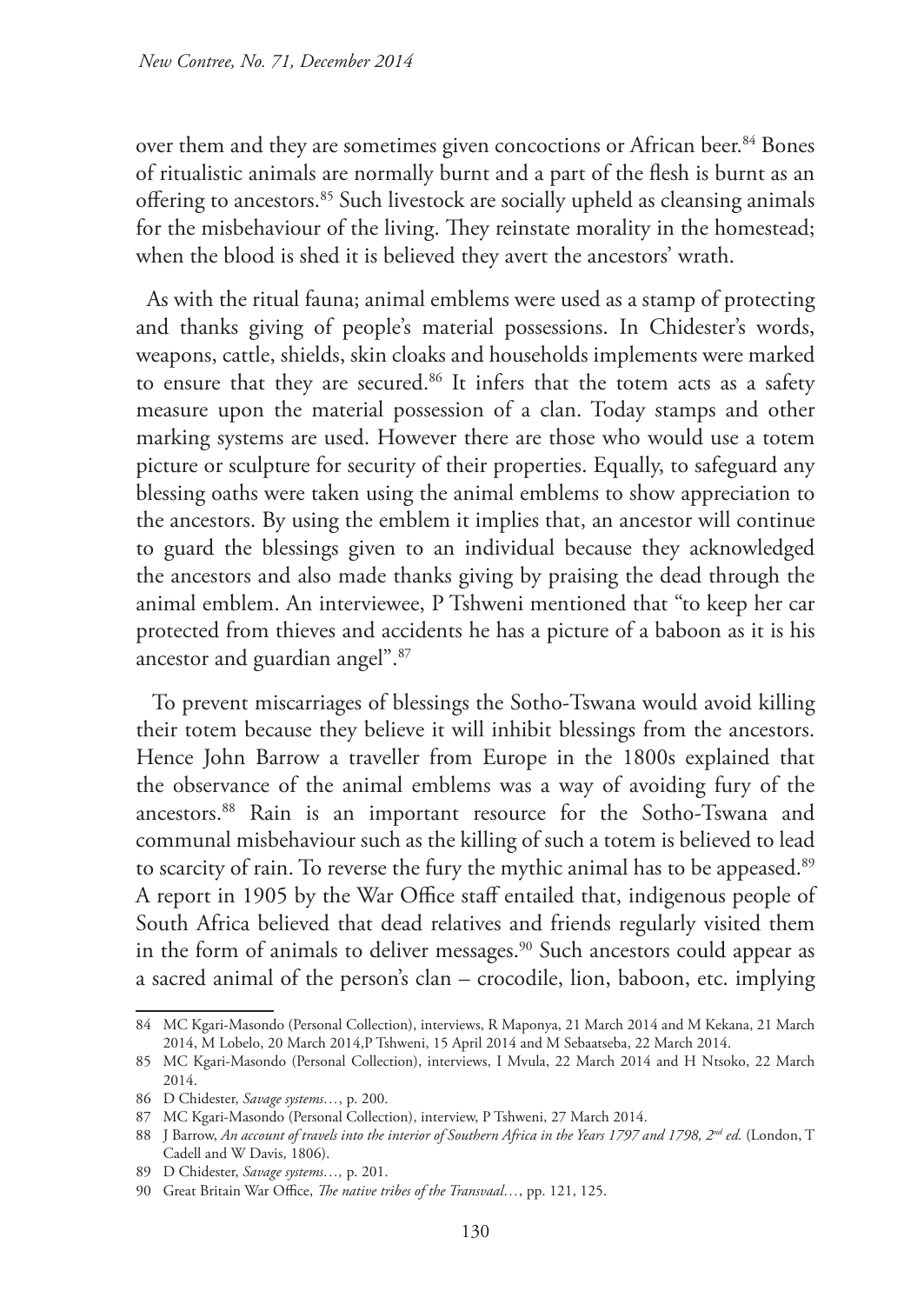that before receiving a blessing people were warned by their ancestors and as a result communities had to constantly revere their mythic animals as they were seen as messengers of hope and blessings.

#### *Mythic animals and environmental conservation*

The Sotho-Tswana relationship with the environment was embedded in their way of life, *mokgwa wa go etsa dilo* ("the way we do things"), as "the Tswana people have a long tradition of nature conservation. The customs and taboos, which promoted the preservation of indigenous fauna …, were not based on modern conservation principles but they certainly contributed very much to the fact that in many tribal areas several species of wild game … are still to be found".91 Indigenous people have many traditions of environmental conservation<sup>92</sup> that are not based on modern conservation principles.<sup>93</sup> Timberlake considers the challenge of conservation to be "the saving of the vast amount of human knowledge of African wild life possessed by people of Africa".94 The concept of environmental conservation is called *Goboloka tlhago* (Sotho-Tswana), which means to preserve, care, sustain and respect nature. *Tlhago* (to emerge) implies everything that has been created by God such as the soil, mountains, trees, stones and people. This means whether a person is in the urban, slums or rural areas, *tlhago* is still in their midst and has to be preserved. Animals are regarded as part of *tlhago* as they emerged with people from the "hole in the ground".

The Sotho-Tswana enforced conservation of animals through the ethic of respect: *go hlompa* by means of respecting and avoiding certain sacred people, places, objects and animals.95 Some animals were accorded with great respect and used as totems, which is an environmental didactic device that teaches people to look after animals and avoid abusing or depleting them. Unauthorised large-scale hunting rendered the offender liable to cattle

<sup>91</sup> Anon., *The Republic of Bophuthatswana* (South Africa, Johannesburg, Van Rensburg Publications (Pty) Ltd, 1977), p. 183.

<sup>92</sup> AF Hean and NC Mokhehle, "Some Basuto beliefs…" *African Wild Life,* 1-4, 1947, p. 69; Anon., *The Republic of Bophuthatswana…*, p. 183.

<sup>93</sup> Anon., *The Republic of Bophuthatswana…*, p. 183.

<sup>94</sup> L Timberlake, *Africa in crisis…*, p. 135.

<sup>95</sup> H Kuckertz, "Ukuhlonipha as idiom of moral reasoning in Mpondo", P McAllister, *Culture and the common place,* p. 312.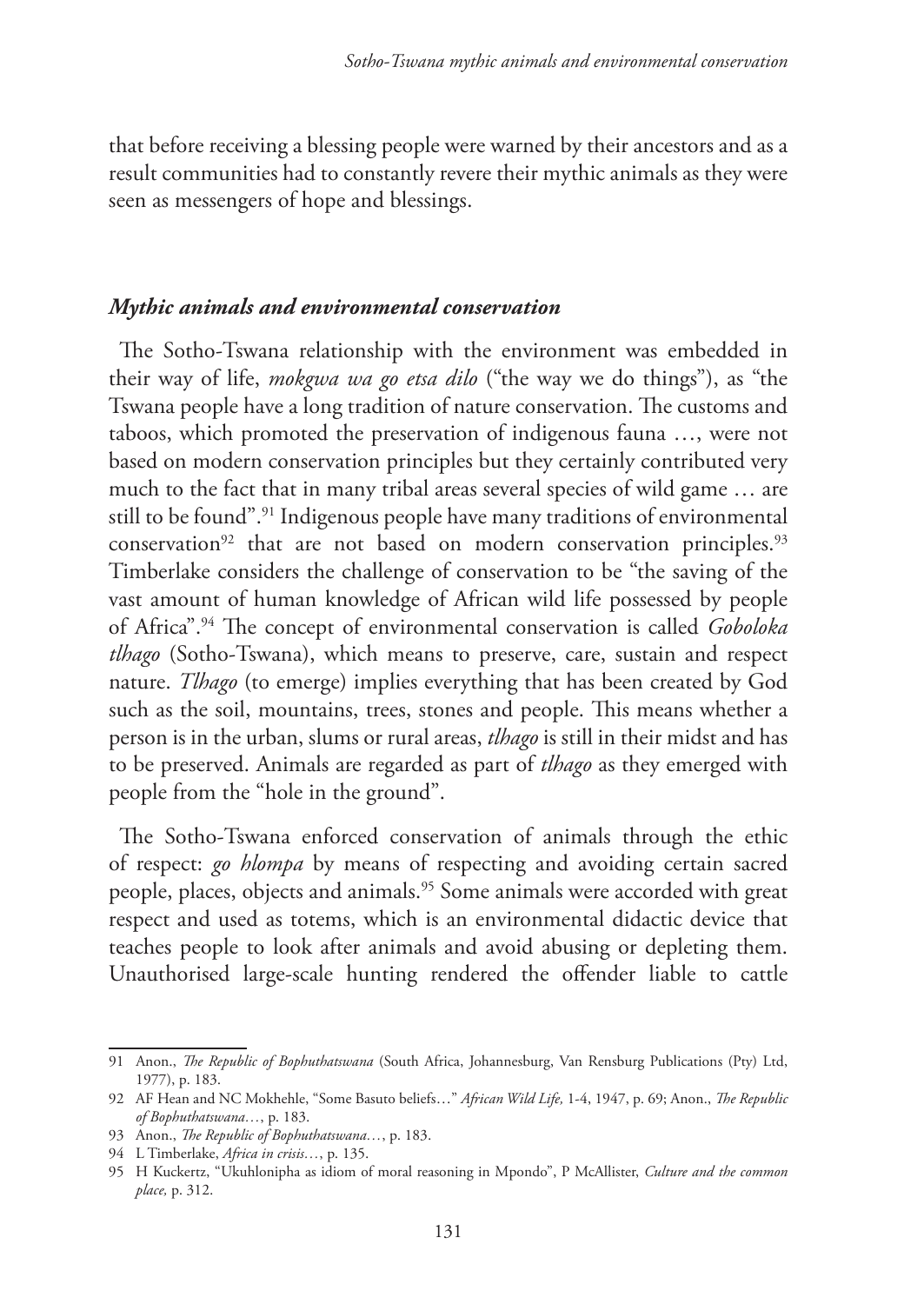confiscation.96 Depletion of fur animals was prevented by prohibiting their hunting during summer when they were breeding.<sup>97</sup> Respect for adults was another strategy used to curb large-scale killing of animals, as boys were not allowed to eat their prey unless they offered portions to elderly people. Certain reptiles and insects were also conserved through taboos and traditional rules. For instance, a grasshopper with bright red under-wings was believed to bear messages from the ancestors, often of imminent fire.<sup>98</sup>

These conservationist and preservationist tendencies do not preclude pragmatic decisions but do mean that indigenous people (on the whole) wilfully waste, despoil or exhaust their environment. Of course some negative impact on the environment was inevitable, and we cannot romanticise precolonial South Africa as an untouched utopia because the environment was a scene of daily conflict as people struggled for survival against nature. Precolonial populations were small which minimised environmental damage. For example, there were 10 000 to 15 000 people at Dithakong in 1801 while there were 13 000 to 16 000 people at Kaditshweni in 1820.<sup>99</sup> Written descriptions of the fauna found by early callers at the Cape and accounts left by travellers to the interior attest to light pre-colonial environmental impact<sup>100</sup> and elucidate that some of the measures used for curbing fauna depletion worked and is still effective through the use of totems and mythic animals.

# **Conclusion**

Indigenous knowledge as has been shown in this article using the theme of 'mythic animals' as an example has been entangled in ideological wars of disregard by colonialists and pushed to the periphery as irrational and superstitious. In this regard western ways of knowing were upheld while the 'other' knowledges were marginalised and perceived as unscientific. This ostracism was done to subdue indigenous people of South Africa ensuring that their ways of knowing are pushed to the unofficial knowledge arena while those of colonisers are positioned in the core or the centre. In order to

<sup>96</sup> FD Ellenberger, *History of the Basuto ancient and modern...*, p. 271.

<sup>97</sup> Anon., *The Republic of Bophuthatswana…,* p. 183.

<sup>98</sup> AF Hean & NC Mokhehle,"Some Basuto beliefs…", *African Wild Life,* l (1-4), 1947, p. 69.

<sup>99</sup> M Wilson, "The Sotho, Venda and Tsonga", M Wilson & L Thompson, *A history of South Africa...*, p. 153.

<sup>100</sup> R Raven-Hart, *Before van Riebeeck: Callers at South Africa from 1488 to 1652* (Cape Town, Struik, 1967), p. 123.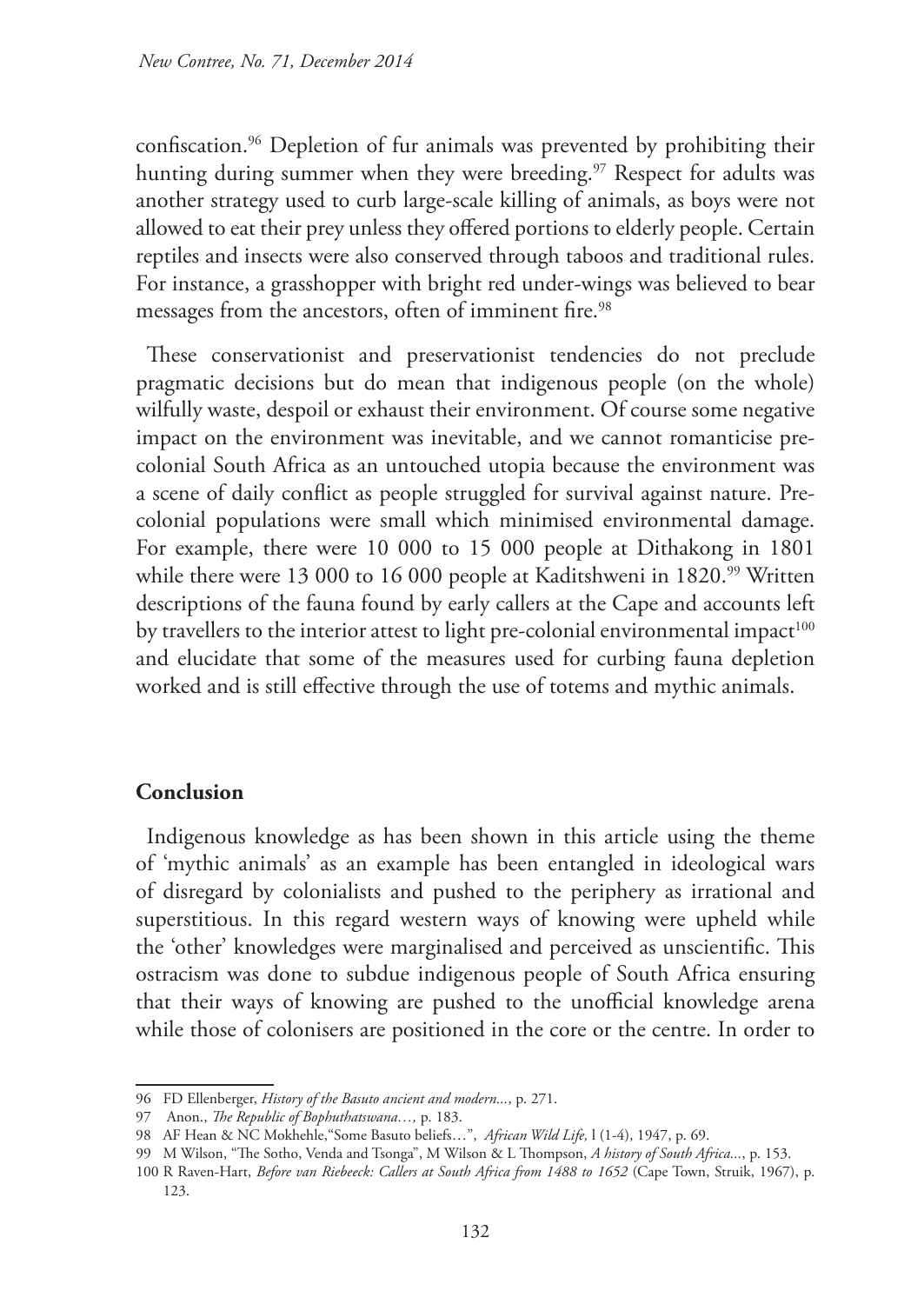reinforce control over indigenous people of South Africa, apartheid ideologues underpinned those tendencies of divisions and partings of western from indigenous knowledge during the twentieth century by trusting the findings of European human and social sciences discriminatory interpretations. However, the end of apartheid brought rewriting and reinterpretation of the received colonial writings about indigenous knowledge. Most such scholars employed post-colonial interpretation in their writings about indigenous knowledge and embraced western and indigenous knowledge as pivotal in their own accord and argue that they cannot be separated.<sup>101</sup> Such recent writings are key in illustrating the significance of all knowledge as heritage, dynamic and complex and that in subduing the other as in the case of indigenous people as inferior condones ideological prejudices. Hence Agrawal's views are pivotal in the conservation of indigenous knowledge in knowledge making for the reason that it "is scientific not because there is anything self-obviously true about it, but because it conforms to the procedures whereby science is reproduced and some statements are termed knowledge".102 Subsequently, this is a call for more work to be done following Agrawal and the examples posed in this research of revising and reconstructing historical writings on indigenous knowledge and people displaying its significance in knowledge formation globally.

Mythic animals, as part of the knowledge process of the indigenous people as has been displayed in this article, have undergone the process of ideological wars of disregard throughout history in the hands of colonialists. For the indigenous people as has been illustrated by the interviewees, mythic animals explicate their identity, history, blessings and helps in the conservation of the environment – an inheritance to the living.<sup>103</sup> Totems warranted the interconnectedness of the Sotho-Tswana community and simply allowed each individual to become a unique centre of shared life inferring that; the individual is thus ensured of "fulfilment" and the establishment of "viable environment" that affirms humanness.<sup>104</sup>

<sup>101</sup> R Ellen et al, *Indigenous environmental knowledge and its transformations...,* pp. 2, 6.

<sup>102</sup> A Agrawal, "Indigenous knowledge…", *International Social Science Journal*, 54(173), 2002, p. 293.

<sup>103</sup> MC Kgari-Masondo (Personal Collection), interviews, I Mvula, 22 March 2014, F Tsimane, 22 March 2014, A Mosetle, 22 March 2014, Maphalare, 21 March 2014, M Kekana, 21 March 2014, R Maponya, 21 March 2014, M Lobelo, 20 March 2014, H Ntsoko, 22 March 2014, N Pheha, 21 March 2014, M Sebaatseba, 22 March 2014, W Kgari, 21 March 2014, P Mathekga, 21 March 2014, T Papo, 10 April 2014, P Tshweni, 15 April 2014.

<sup>104</sup> Anon., *The Republic of Bophuthatswana…*, p. 183; F Khan, "Black environmental experience as a facet of current South Africa environmental perceptions" (Department of Environmental and Geographic Science, University of Cape Town, 1992), p. 5.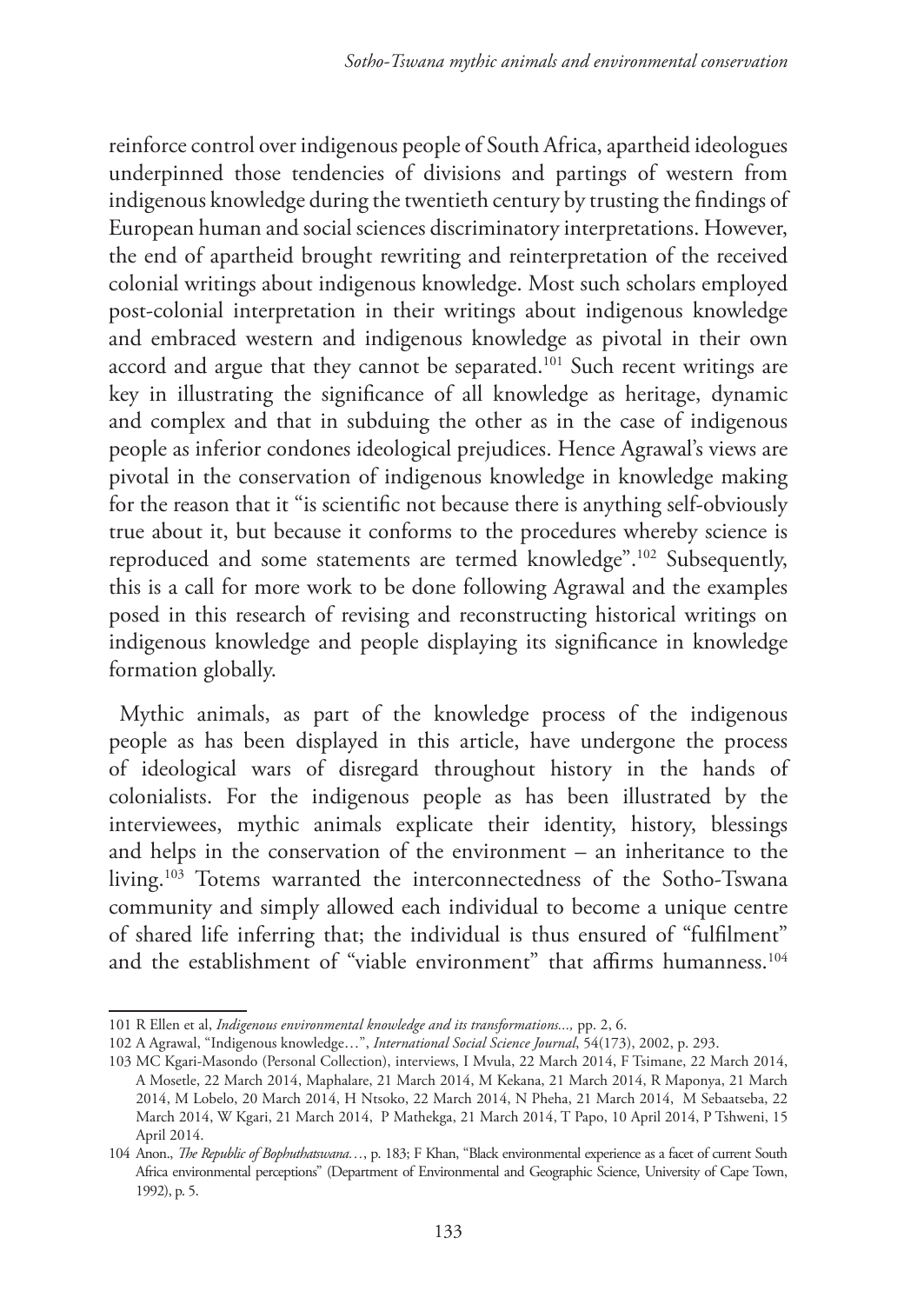The disregarding of indigenous knowledge through colonisation resulted in a negative impact in the historical formation of indigenous people as has been shown in this article about the Sotho-Tswana and their belief in mythic animals. It is only now, during the new post- apartheid dispensation that they are trying to rekindle their indigenous knowledge.<sup>105</sup> This can be attainable because for the Sotho-Tswana "a person is constantly a work-in-progress, not a state of being but a state of becoming".106 It indicates that, the Sotho-Tswana definition of a person through mythic animals was disrupted and arrested through the colonial period by undermining their belief in mythic fauna. However fieldwork undertaken for the purpose of this article indicates that the Sotho-Tswana have agency as they fought and tried to manoeuvre and adapt through such historical politics of ideological repression. Hence Peterson argues that, "not only are ideas of humanness and of nature wrapped up with each other, but they also shape ethical systems and practices".107 Attesting to Van Damme and Neluvhani's views that "indigenous knowledge process involves far more than simply 'extracting' available knowledge from available sources"108 because as with any other knowledge it is dynamic and is affected by historical developments showing that indigenous knowledge is manifold and draws on personal experience and historical stories of the community and cannot be contained in one specific source.

Thus, indigenous knowledge as has been shown in this article using sacred animals, can never be a story that is closed from further interpretation. It requires "to be opened and reopened"109 unearthing it using appropriate scientific research tools such as phenomenology. It is hypothesised that researching indigenous themes in such a manner will be a step towards journeying forward and backwards in reinterpreting, retelling and redefining indigenous knowledge received from history. This is a breakaway from reifying indigenous knowledge but: "seeing indigenous ways of knowing as being located in peoples and their environments, by recognising the living dynamism inherent in indigenous ways of knowing and the rights of people to make informed decisions in response to changing context and circumstance".110 As

<sup>105</sup> FD Ellenberger, *History of the Basuto ancient and modern...*, p. xxi.

<sup>106</sup> J & J Comaroff, "On personhood…", *Social Identities,* 7(2), 2001, pp. 269, 271.

<sup>107</sup> A Peterson, *Being human: Ethics, environment and our place in the world* (Berkeley, University of California Press, 2001), p. 1.

<sup>108</sup> LSM van Damme & EF Neluvhalani, "Indigenous knowledge in environmental education processes…", *Environmental Education Research,* 10(3) , August 2010, p. 366.

<sup>109</sup> D Chidester, *Savage systems…,* p. 261.

<sup>110</sup> LSM van Damme & EF Neluvhalani, "Indigenous knowledge in environmental education processes…", *Environmental Education Research,* 10(3), August 2010, p. 364.